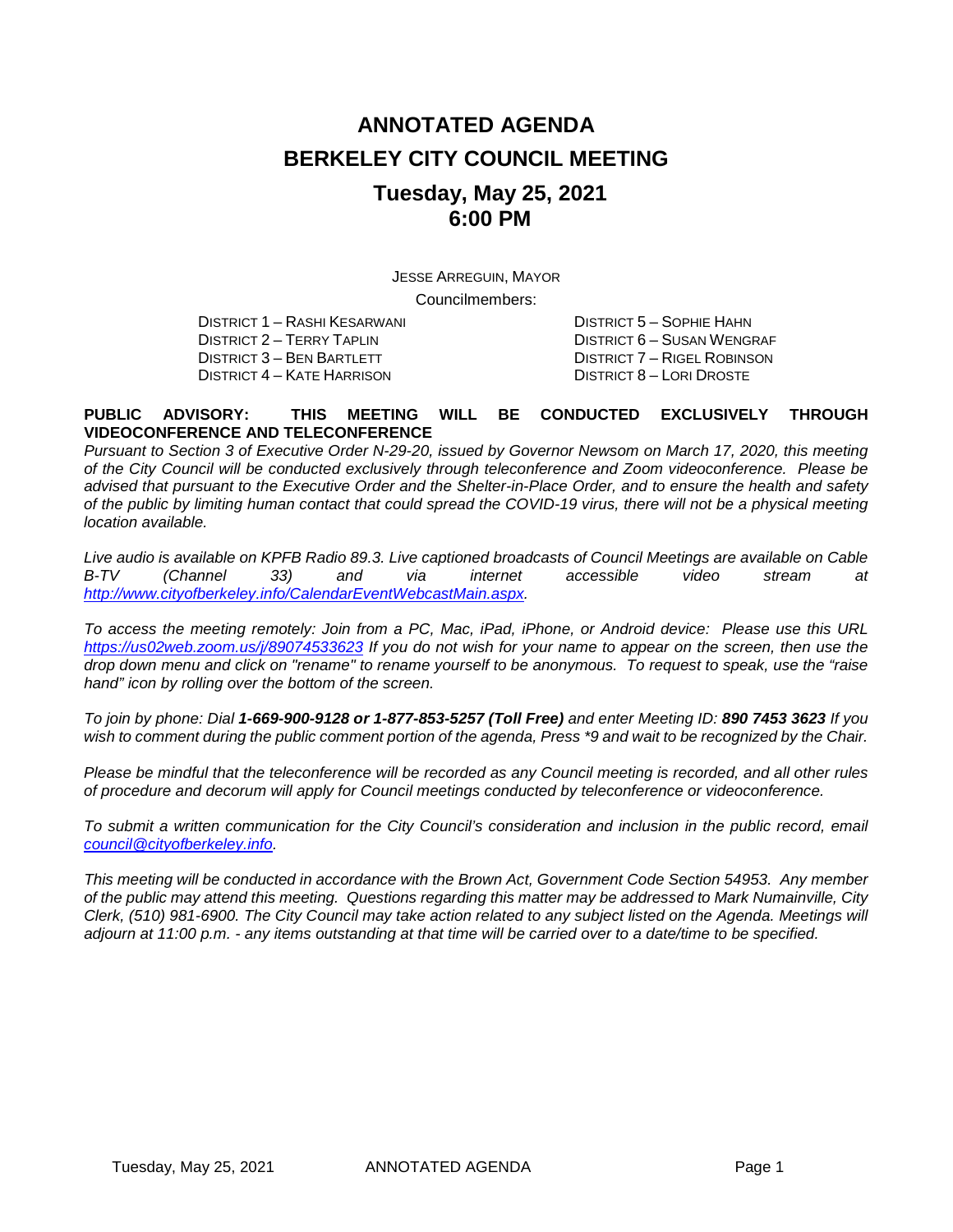## **Preliminary Matters**

**Roll Call:** 7:51 p.m.

**Present:** Kesarwani, Taplin, Bartlett, Harrison, Wengraf, Robinson, Droste, Arreguin

**Absent:** Hahn

Councilmember Hahn present at 7:52 p.m.

#### **Report from Closed Session**

The City Council met in closed session with respect to the case of Ruegg & Ellsworth v. City of Berkeley, Alameda County Superior Court Case No. RG18930003; First District Court of Appeal Case No. A159218 and directed the City Attorney to file a petition for review with the California Supreme Court.

#### **Ceremonial Matters:**

- 1. Recognition of AAPI Youth Rising
- 2. Recognition of Elder Abuse Awareness Month
- 3. Adjourned in Memory of Tim Wallace, Local Activist
- 4. Adjourned in Memory of Anthony Rollins and Ruby Edwards, Berkeley Residents
- 5. Adjourned in Memory of George Floyd

#### **City Manager Comments:**

The City Manager provided an update on the Reimagining Public Safety Process.

#### **Public Comment on Non-Agenda Matters:** 10 speakers.

#### **Consent Calendar**

**Action:** M/S/C (Arreguin/Wengraf) to accept an urgency item from Councilmember Wengraf pursuant to Government Code Section 54954.2(b)(2) entitled Budget Referral: Funding for Traffic Control Mitigations to Protect Pedestrian Access to Cragmont Elementary School.

**Vote:** All Ayes.

#### **Public Comment on Consent Calendar and Information Items Only:** 13 speakers.

**Action:** M/S/C (Arreguin/Robinson) to adopt Item 6 - Assessments: North Shattuck Property Based Business Improvement District.

**Vote:** Ayes – Kesarwani, Taplin, Bartlett, Hahn, Wengraf, Robinson, Droste, Arreguin; Noes – None; Abstain – None; Absent – Harrison (Recused – Leaseholder within 500 feet of BID boundary)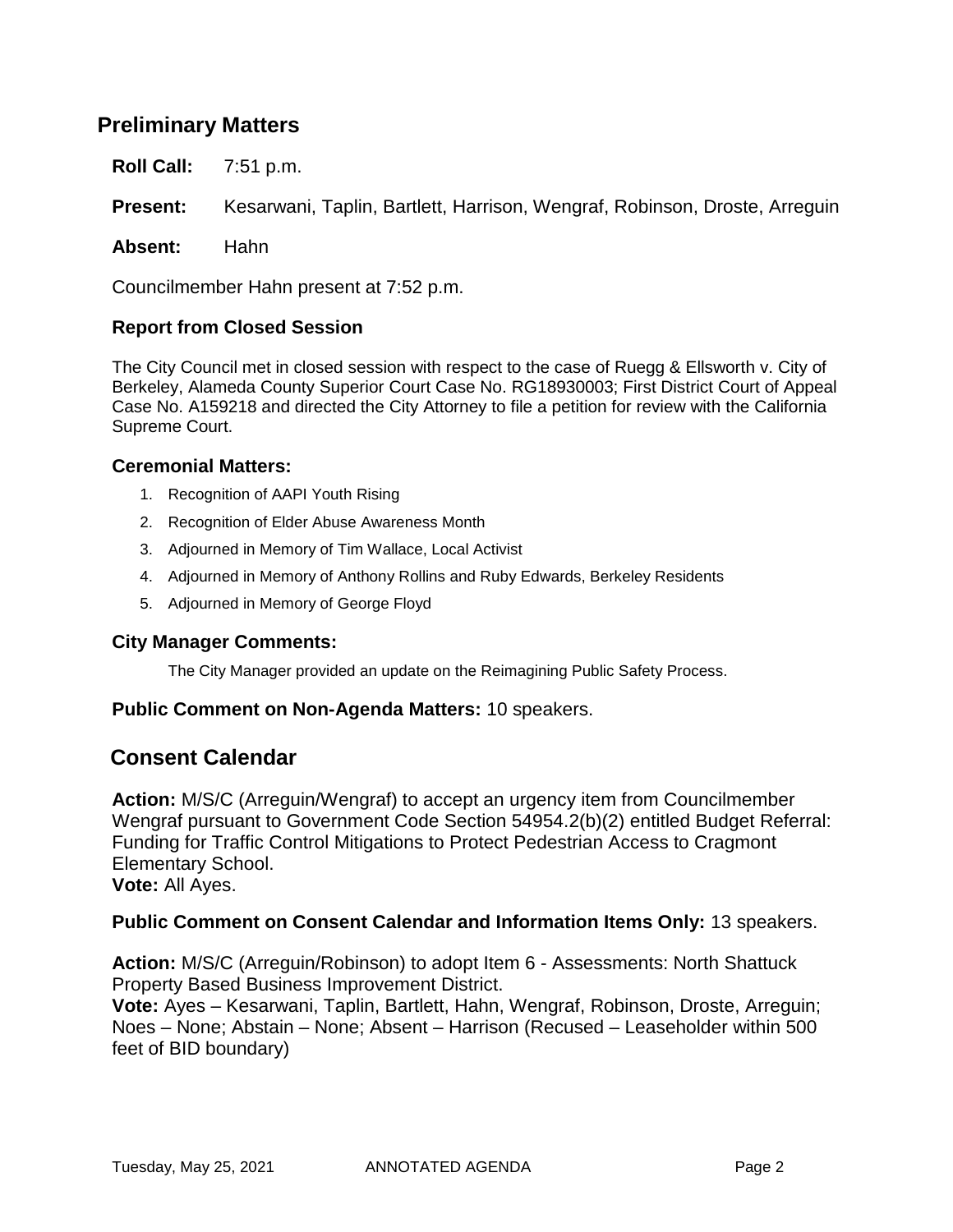## **Consent Calendar**

**Action:** M/S/C (Arreguin/Hahn) to adopt the Consent Calendar in one motion except as indicated. **Vote:** All Ayes.

**Urgency Item: Budget Referral: Funding for Traffic Control Mitigations to Protect Pedestrian Access to Cragmont Elementary School From: Councilmember Wengraf (Author), Councilmember Hahn (Author), Councilmember Taplin (Co-Sponsor) Mayor Arreguin (Co-Sponsor) Recommendation:** Refer to the Fiscal Year 2022/2023 Budget Process an allocation of \$150,000 for traffic control measures on streets surrounding Cragmont Elementary School, with an emphasis on Marin Avenue, and Spruce Ave to provide as much protection as possible to children, parents, teachers, staff and neighbors accessing the school.

#### **Financial Implications:** \$150,000

Contact: Susan Wengraf, Councilmember, District 6, (510) 981-7160 Action: Approved recommendation.

#### **1. Amendment: FY 2021 Annual Appropriations Ordinance From: City Manager**

**Recommendation:** Adopt second reading of Ordinance No. 7,761-N.S. amending the FY 2021 Annual Appropriations Ordinance No. 7,748-N.S. for fiscal year 2021 based upon recommended re-appropriation of committed FY 2020 funding and other adjustments in the amount of \$76,221,382 (gross) and \$51,227,368 (net).

## **First Reading Vote:** All Ayes.

**Financial Implications:** See report Contact: Rama Murty, Budget Office, (510) 981-7000 **Action:** Adopted second reading of Ordinance No. 7,761–N.S.

## **2. Resolution Reviewing and Ratifying the Proclamation of Local Emergency Due to the Spread of a Severe Acute Respiratory Illness Caused by a Novel (New) Coronavirus (COVID-19)**

#### **From: City Manager**

**Recommendation:** Adopt a Resolution reviewing the need for continuing the local emergency due to the spread of a severe acute respiratory illness caused by a novel (new) coronavirus (COVID-19) and ratifying the Proclamation of Local Emergency issued by the Director of Emergency Services on March 3, 2020, initially ratified by the City Council on March 10, 2020, and subsequently reviewed and ratified by the Council on April 21, 2020, June 16, 2020, July 28, 2020, September 22, 2020, November 17, 2020, December 15, 2020, February 9, 2021 and March 30, 2021. **Financial Implications:** See report.

Contact: Farimah Brown, City Attorney, (510) 981-6950 **Action:** Adopted Resolution No. 69,859–N.S.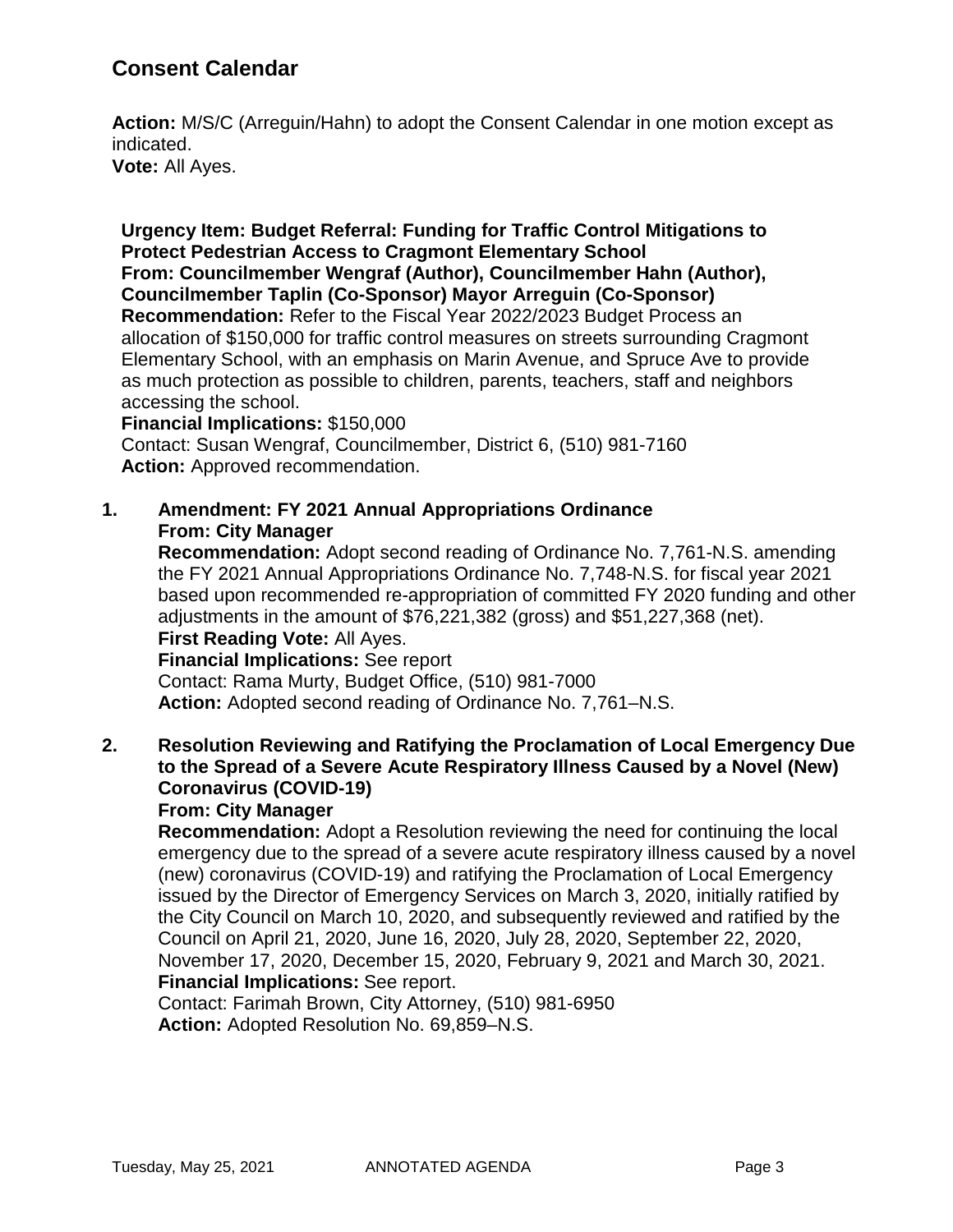## **3. Minutes for Approval**

#### **From: City Manager**

**Recommendation:** Approve the minutes for the council meetings of April 13, 2021 (special), April 20, 2021 (special and regular), April 27, 2021 (regular) and April 29, 2021 (closed).

#### **Financial Implications:** None

Contact: Mark Numainville, City Clerk, (510) 981-6900 **Action:** Approved the minutes as submitted.

### **4. Assessments: Berkeley Tourism Business Improvement District From: City Manager**

**Recommendation:** Adopt a Resolution approving the Annual Report of FY21 and preliminary budget for FY22 for the Berkeley Tourism Business Improvement District (BTBID) as recommended by the BTBID Owners' Association.

**Financial Implications:** See report.

Contact: Eleanor Hollander, Economic Development, (510) 981-7530 **Action:** Adopted Resolution No. 69,860–N.S.

### **5. Assessments: Downtown Berkeley Property Based Business Improvement District**

### **From: City Manager**

**Recommendation:** Adopt two Resolutions:

1. Approving the Downtown Berkeley Property Based Business Improvement District (DPBID) Annual Report of Fiscal Year (FY) 2021 and proposed budget for FY 2022, and declaring Council's intention to levy an annual assessment for the DPBID for FY 2022.

2. Authorizing the City Manager to execute a sole source contract and any amendments with the Downtown Berkeley Association (DBA or "the Association") not to exceed \$7,285,257 of DPBID funds to support the Downtown area for the period July 1, 2021 to December 31, 2026, through the expiration of the DPBID. **Financial Implications:** See report.

Contact: Eleanor Hollander, Economic Development, (510) 981-7530 **Action:** Adopted Resolution No. 69,861–N.S. (DPBID Annual Report & Budget); Resolution No. 69,862–N.S. (Contract).

### **6. Assessments: North Shattuck Property Based Business Improvement District From: City Manager**

**Recommendation:** Adopt a Resolution approving the North Shattuck Property Based Business Improvement District (NSBID) Annual Report of Fiscal Years (FYs) 2021 & 20 and proposed budget for FY 2022, and declaring Council's intention to levy an annual assessment for the NSBID for FY 2022.

### **Financial Implications:** See report.

Contact: Eleanor Hollander, Economic Development, (510) 981-7530 **Action:** Adopted Resolution No. 69,863–N.S.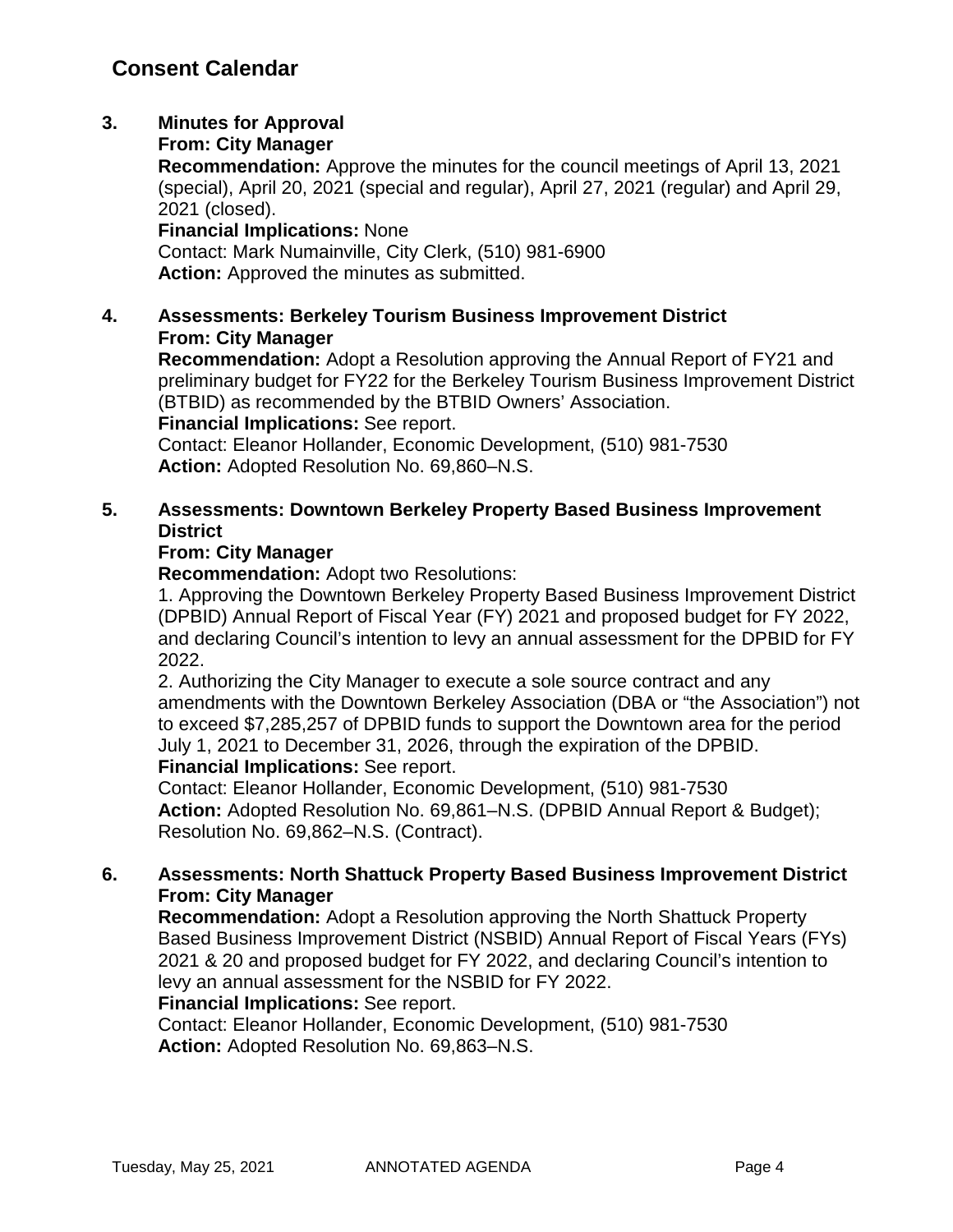## **Consent Calendar**

**7. Assessments: Telegraph Property Based Business Improvement District From: City Manager**

**Recommendation:** Adopt a Resolution approving the Telegraph Property Based Business Improvement District (TBID) Annual Report of FY 2021 and proposed budget for FY 2022, and declaring Council's intention to levy an annual assessment for the TBID for FY 2022.

**Financial Implications:** See report. Contact: Eleanor Hollander, Economic Development, (510) 981-7530 **Action:** Adopted Resolution No. 69,864–N.S.

**8. Formal Bid Solicitations and Request for Proposals Scheduled for Possible Issuance After Council Approval on May 25, 2020 From: City Manager**

**Recommendation:** Approve the request for proposals or invitation for bids (attached to staff report) that will be, or are planned to be, issued upon final approval by the requesting department or division. All contracts over the City Manager's threshold will be returned to Council for final approval.

**Financial Implications:** \$250,000

Contact: Henry Oyekanmi, Finance, (510) 981-7300 **Action:** Approved recommendation.

**9. Memorandum of Agreement with the City of Oakland for the National Urban Search and Rescue Response System From: City Manager**

**Recommendation:** Adopt a Resolution authorizing the City Manager to execute a Memorandum of Agreement and any amendments with the City of Oakland, as the "Sponsoring Agency" for the National Urban Search and Rescue Response System, operated by the United States Department of Homeland Security, acting through the Federal Emergency Management Agency (FEMA), along with the State of California and local governments.

#### **Financial Implications:** None

Contact: Abe Roman, Fire, (510) 981-3473 **Action:** Adopted Resolution No. 69,865–N.S.

### **10. Contract: Multicultural Institute for COVID -19 Outreach and Health Education Activities**

#### **From: City Manager**

**Recommendation:** Adopt a Resolution authorizing the City Manager or her designee to execute an expenditure contract and any amendments or extensions thereto with Multicultural Institute in the amount not to exceed \$100,000 for the period June 1, 2021 through June 30, 2022 for COVID-19 outreach services to the Latinx community; particularly the day laborer and domestic worker community. **Financial Implications:** See report.

Contact: Lisa Warhuus, Health, Housing, and Community Services, (510) 981-5400 **Action:** Adopted Resolution No. 69,866–N.S.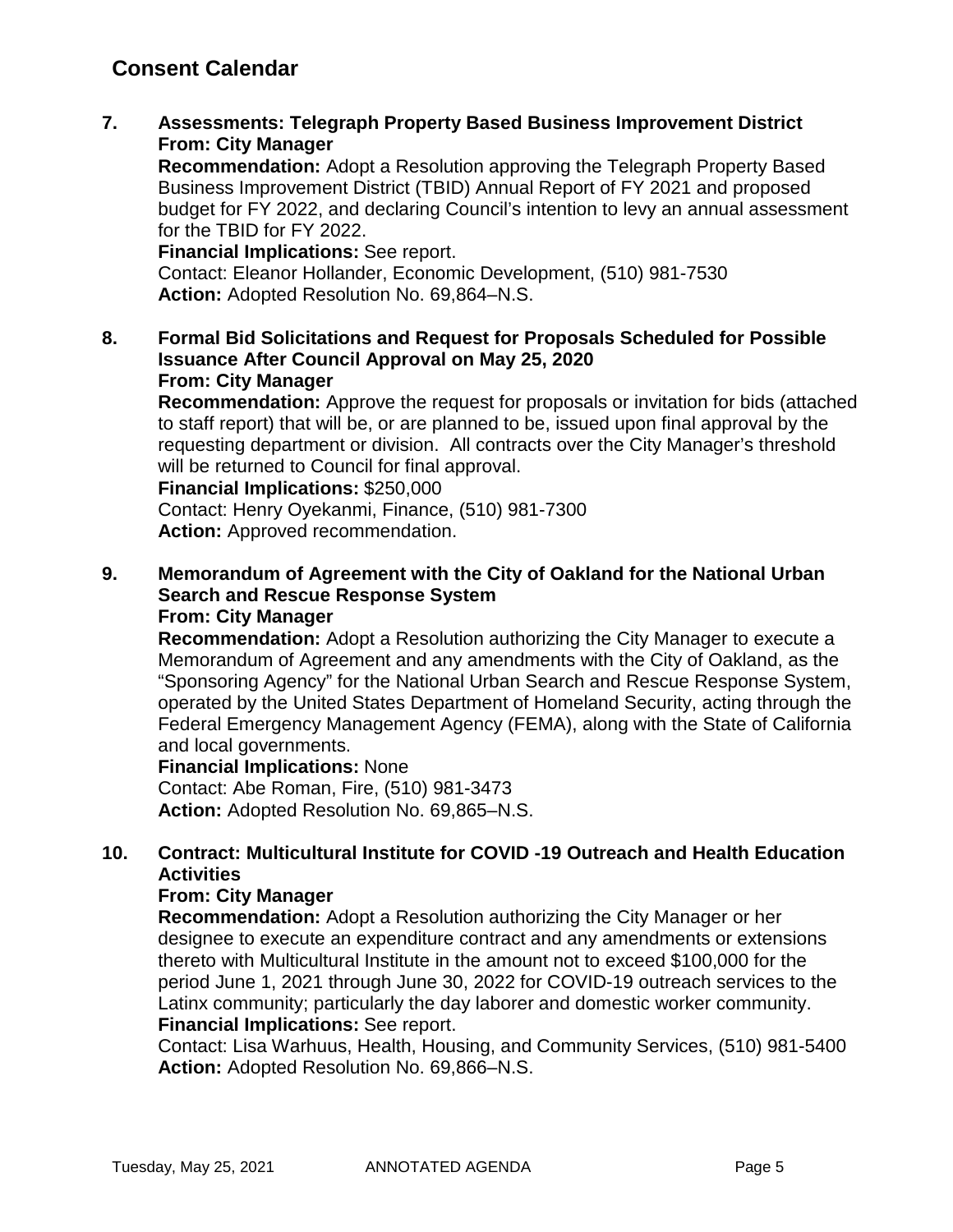### **11. Revenue Grant Agreement: Funding Support from State of California Board of State and Community Corrections Proposition 64 Public Health and Safety Funding**

### **From: City Manager**

**Recommendation:** Adopt a Resolution authorizing the City Manager or her designee to submit a grant application to The State of California Board of State and Community Corrections, to accept the grant, execute any resultant revenue agreement and amendment, and implement the projects and appropriation of funding for related expenses to address public health and safety related to the implementation of the Control, Regulate, and Tax Adult Use of Marijuana Act, to conduct public health promotion, protection, and prevention services for the State of California Board of State and Community Corrections revenue agreement in the projected amount of \$1,000,000 for May 1, 2021 to April 30, 2024. **Financial Implications:** See report.

Contact: Lisa Warhuus, Health, Housing, and Community Services, (510) 981-5400 **Action:** Adopted Resolution No. 69,867–N.S.

## **12. Revenue Grant Agreements: Funding Support from the State of California to Conduct Public Health Services**

### **From: City Manager**

**Recommendation:** Adopt five Resolutions authorizing the City Manager or her designee to submit grant agreements to the State of California, to accept the grants, and execute any resultant revenue agreements and amendments to conduct public health promotion, protection, and prevention services for the following eleven revenue agreements:

1. Child Health and Disability Prevention (CHDP) Program, which includes Early Periodic Screening, Diagnosis, and Treatment (EPSDT) and Health Care Program for Children in Foster Care (HCPCFC), in the projected amount of \$353,395 for FY 2022.

2. Maternal, Child and Adolescent Health (MCAH) Program, in the projected amount of \$332,000 for FY 2022.

3. Tobacco Trust Fund: There is no match required and this contract is expected to be for \$300,000 in FY 2022.

4. Immunization Program: In the projected amount of \$42,204 for FY 2022.

5. Public Health Emergency Preparedness/Pandemic Flu/Cities Readiness Initiative (CRI) Program in the projected allocation of \$257,000 for FY 2022.

#### **Financial Implications:** See report.

Contact: Lisa Warhuus, Health, Housing, and Community Services, (510) 981-5400 **Action:** Adopted Resolution No. 69,868–N.S. (CHDP Program); Resolution No. 69,869–N.S. (MCAH Program), Resolution No. 69,870–N.S. (Tobacco Trust Fund); Resolution No. 69,871–N.S. (Immunization Program); Resolution No. 69,872–N.S. (Public Health Program).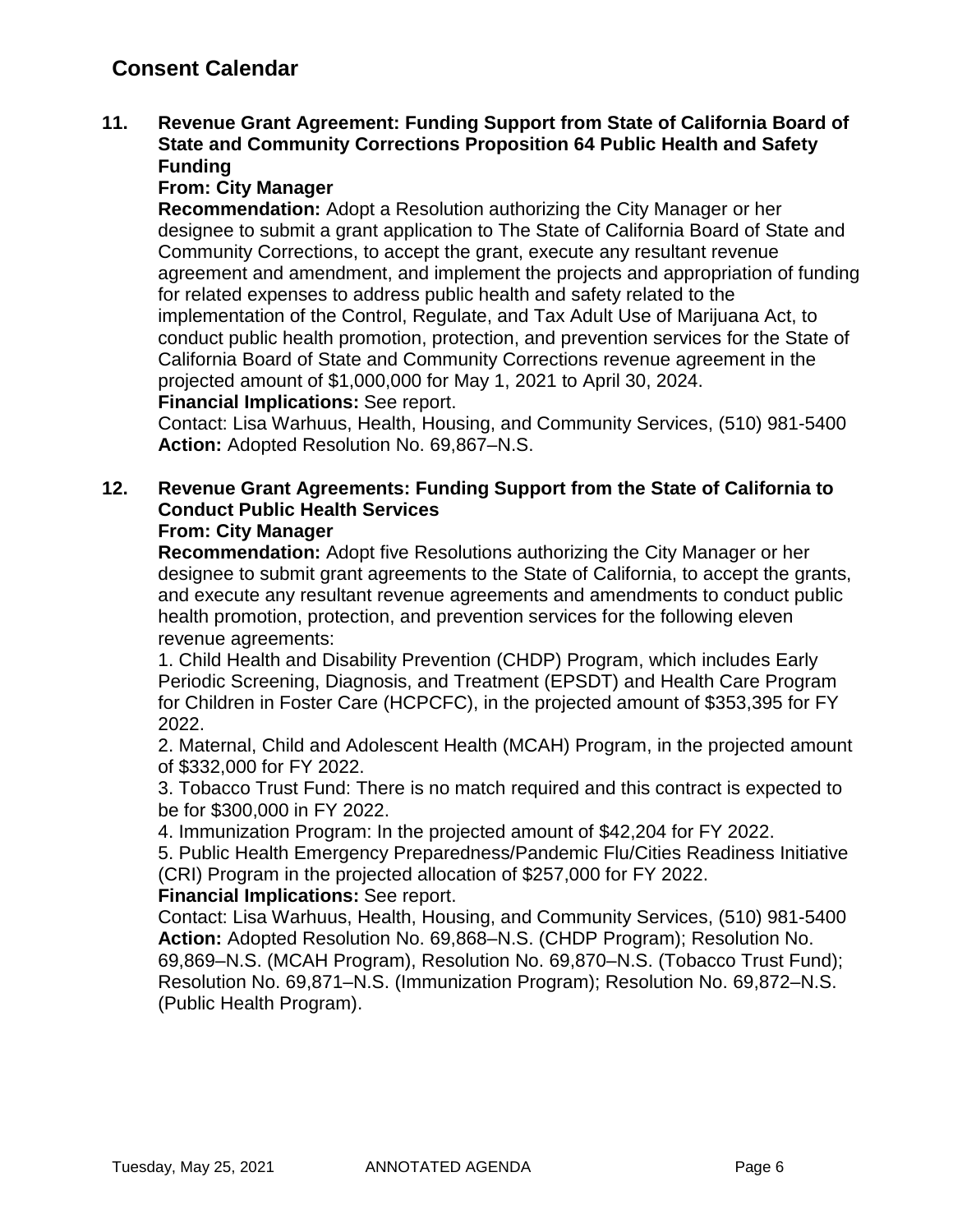**13. Accept a Donation from the California Office of Emergency Services From: City Manager**

**Recommendation:** Adopt a Resolution accepting a donation of cash and gift cards totaling approximately \$9,000 from CalOES, the Governor's Office of Emergency Services.

**Financial Implications:** See report.

Contact: Lisa Warhuus, Health, Housing, and Community Services, (510) 981-5400 **Action:** Adopted Resolution No. 69,873–N.S.

### **14. Classification and Salary: Establish Director of Police Accountability From: City Manager**

**Recommendation:** Adopt a Resolution amending Resolution No. 69,538-N.S. Classification and Salary Resolution, to establish the Unrepresented classification of Director of Police Accountability with a monthly salary range of \$11,862.93 - \$17,794.40 effective May 25, 2021.

**Financial Implications:** See report.

Contact: David White, City Manager, (510) 981-7012

**Action:** Adopted Resolution No. 69,874–N.S. with an amendment to the job description in #2 under "Knowledge of:" to read, "Best practices in, and principles and practices of civilian oversight of law enforcement, and reducing impacts of implicit bias against marginalized groups;"

#### **15. Protiviti Government Services: Using General Services Administration (GSA) Vehicle for Professional Services Purchase Orders From: City Manager**

**Recommendation:** Adopt a Resolution authorizing the City Manager to issue purchase orders with Protiviti Government Services for the purchase of professional services using the General Services Agency's (GSA) purchasing vehicle no. GS-35F-0280X for an amount not to exceed \$137,000 through June 30, 2022.

**Financial Implications:** See report.

Contact: Savita Chaudhary, Information Technology, (510) 981-6500 **Action:** Adopted Resolution No. 69,875–N.S.

### **16. Grant Application: the Surrendered and Abandoned Vessel Exchange (SAVE) grant program of the California Division of Boating & Waterways From: City Manager**

**Recommendation:** Adopt a Resolution authorizing the City Manager or her designee to 1) submit a grant application to the California Division of Boating and Waterways 2021 SAVE grant program for \$42,000; 2) accept any grants; 3) execute any resulting grant agreements and any amendments; and authorizing the implementation of the projects and appropriation of funding for related expenses, including \$4,200 in local match from the Marina Fund.

#### **Financial Implications:** See report.

Contact: Scott Ferris, Parks, Recreation and Waterfront, (510) 981-6700 **Action:** Adopted Resolution No. 69,876–N.S.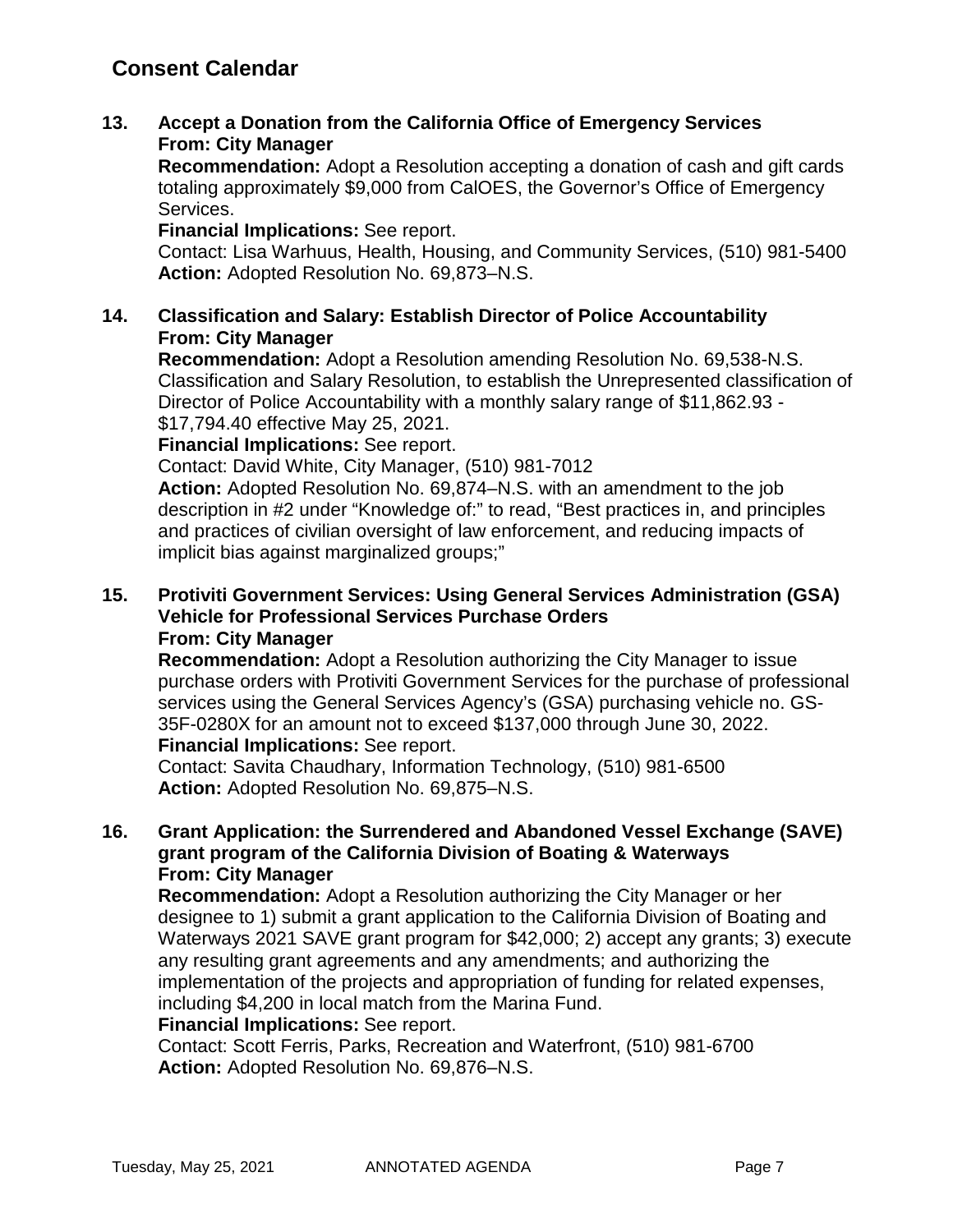## **Consent Calendar**

### **17. Purchase Order: Altec Industries, Inc. for One Aerial Bucket Truck From: City Manager**

**Recommendation:** Adopt a Resolution satisfying requirements of City Charter Article XI Section 67.2 allowing the City to participate in Sourcewell contract bid procedures, and authorizing the City Manager to execute a purchase order for one (1) Aerial Bucket Truck with Altec Industries, Inc. in an amount not to exceed \$206,180.

**Financial Implications:** See report. Contact: Liam Garland, Public Works, (510) 981-6300 **Action:** Adopted Resolution No. 69,877–N.S.

### **18. Purchase Order: Braun Northwest for One (1) 2021 North Star 155-1 Type 1 Ambulance**

#### **From: City Manager**

**Recommendation:** Adopt a Resolution satisfying requirements of City Charter Article XI Section 67.2 allowing the City to participate in HGACBuy contract bid procedures, and authorizing the City Manager to execute a purchase order for one (1) 2021 North Star 155-1 Type 1 Ambulance with Braun Northwest, Inc. in an amount not to exceed \$245,000.

**Financial Implications:** See report.

Contact: Liam Garland, Public Works, (510) 981-6300 **Action:** Adopted Resolution No. 69,878–N.S.

### **19. Purchase Order: Cal-Line Equipment Inc. for Three (3) Bandit 250XP Brush Chippers**

#### **From: City Manager**

**Recommendation:** Adopt a Resolution satisfying requirements of City Charter Article XI Section 67.2 allowing the City to participate in Sourcewell (formerly NJPA) bid procedures, and authorizing the City Manager to execute a purchase order for three (3) Brush Chippers with Cal-Line Equipment Inc. in an amount not to exceed \$206,200.

**Financial Implications:** See report.

Contact: Liam Garland, Public Works, (510) 981-6300 **Action:** Adopted Resolution No. 69,879–N.S.

### **20. Purchase Order: Golden State Fire Apparatus, Inc. for One Pierce Quantum 1500 GPM Pumper**

### **From: City Manager**

**Recommendation:** Adopt a Resolution satisfying requirements of City Charter Article XI Section 67.2 allowing the City to participate in HGACBuy bid procedures, and authorizing the City Manager to execute a purchase order for one (1) Pierce Quantum 1500 GPM Pumper with Golden State Fire Apparatus, Inc. in an amount not to exceed \$866,000.

**Financial Implications:** See report.

Contact: Liam Garland, Public Works, (510) 981-6300 **Action:** Adopted Resolution No. 69,880–N.S.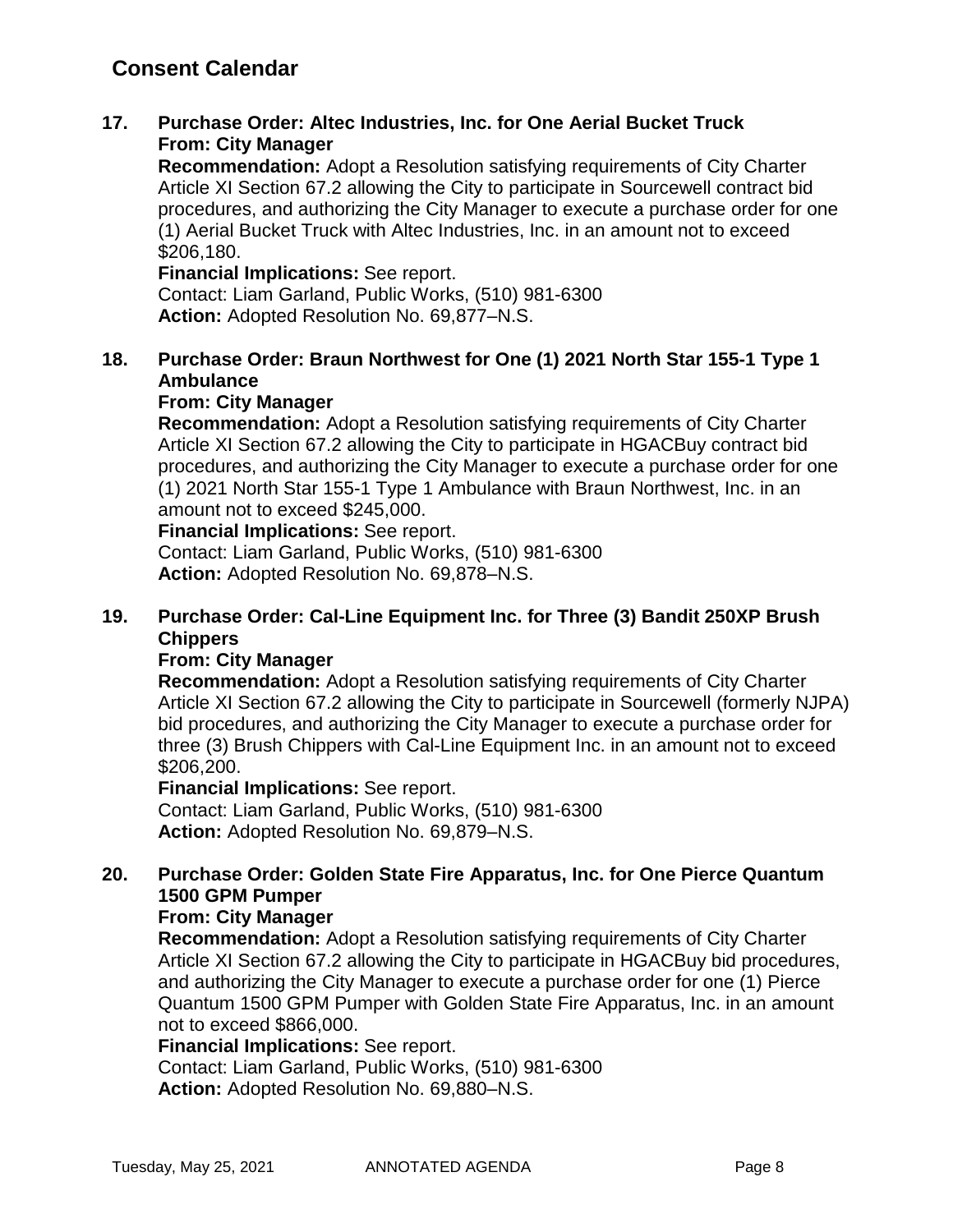**21. Contract No. 108563-1 Amendment: Stanley Access Technologies for On-Call and Emergency Repair Services for Automatic Doors From: City Manager**

**Recommendation:** Adopt a Resolution authorizing the City Manager to execute an amendment to Contract 108563-1 with Stanley Access Technologies, to increase spending authority by \$50,000.00 for a total not to exceed amount of \$100,000.00 and to extend contract terms for one year, to June 30, 2023, for continued on-call and emergency repair services to maintain the commercial automatic doors in Cityowned facilities.

**Financial Implications:** See report. Contact: Liam Garland, Public Works, (510) 981-6300 **Action:** Adopted Resolution No. 69,881–N.S.

### **22. Declaration of Intent – Fiscal Year 2022 Street Lighting Assessments From: City Manager**

**Recommendation:** Adopt two Resolutions granting the City Manager the authority to approve the Engineer's Reports; set a public hearing to be held before the Council of the City of Berkeley at its June 15, 2021 meeting; and authorize the City Clerk to publish Notice of the Public Hearing for Fiscal Year 2022 Levy of Assessments for Berkeley Street Lighting Assessment District No. 1982-1 and Street Lighting Assessment District 2018.

#### **Financial Implications:** See report.

Contact: Liam Garland, Public Works, (510) 981-6300

**Action:** Adopted Resolution No. 69,882–N.S. (District No. 1982-1); Resolution No. 69,883–N.S. (District No. 2018).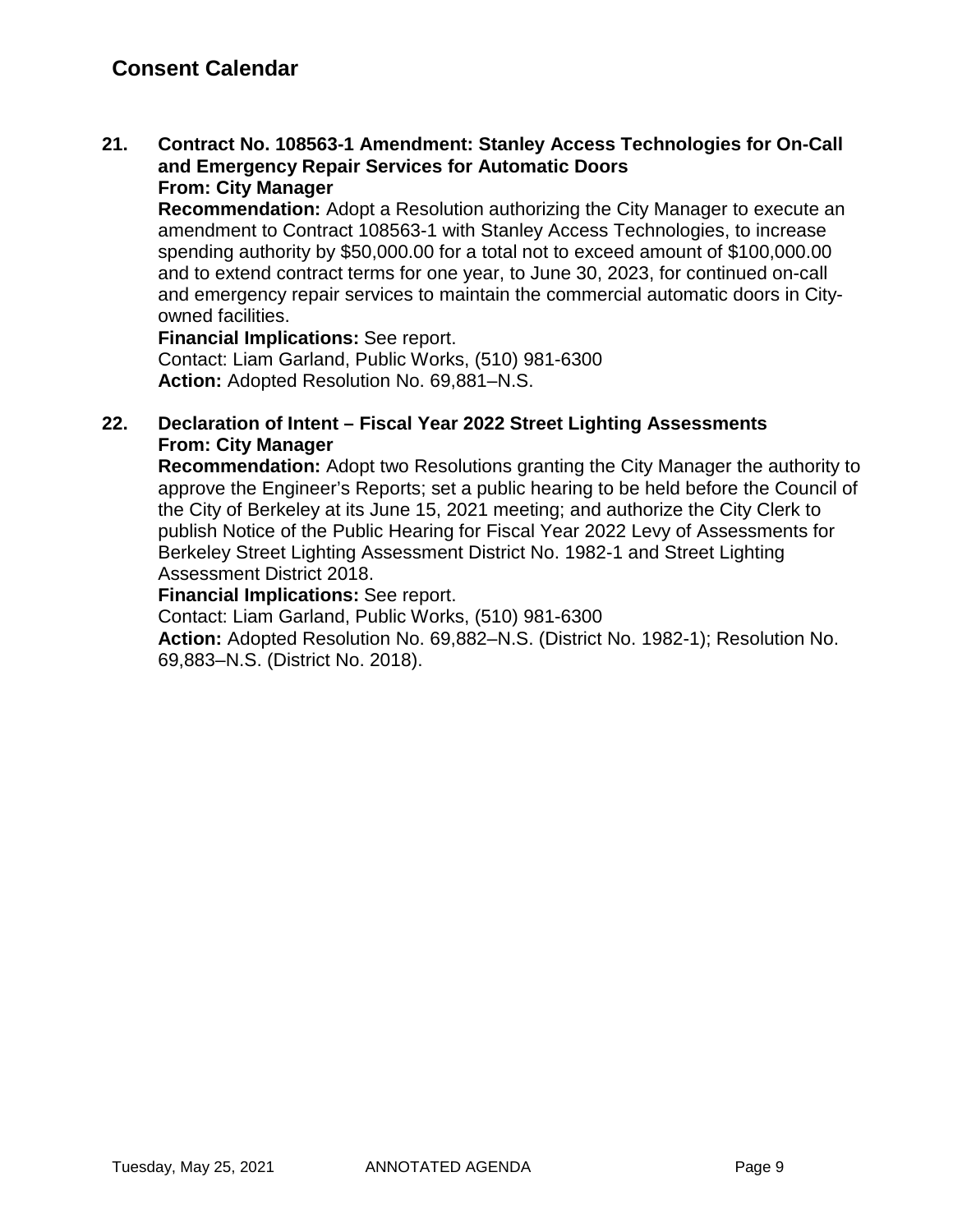### **23. FY 2021/2022 Transportation Development Act Article 3 Fund Allocation From: City Manager**

#### **Recommendation:** Adopt Resolutions:

1. Authorizing the City Manager to: submit an allocation request to the Metropolitan Transportation Commission (MTC) prior to the May 28, 2021 deadline for \$450,000 of FY 21/22 Transportation Development Act (TDA) Article 3 funds for the Berkeley Bicycle Plan Update and Vision Zero Quick Build Program; accept the funds; execute any resultant agreements and amendments; and authorize the implementation of the project, subject to securing the funds; and

2. Declaring that: the City of Berkeley is eligible to request an allocation of TDA Article 3 funds pursuant to Section 99234 of the Public Utilities Code; there is no pending or threatened litigation that might adversely affect the project or projects described in Attachment B to this resolution, or that might impair the ability of the City of Berkeley to carry out the project; the project has been reviewed by the Bicycle Advisory Committee (BAC) of the City of Berkeley; the City of Berkeley attests to the accuracy of and approves the statements in Attachment A to this resolution; and a certified copy of this resolution and its attachments, and any accompanying supporting materials shall be forwarded to the congestion management agency, countywide transportation planning agency, or county association of governments, as the case may be, of Alameda County for submission to MTC as part of the countywide coordinated TDA Article 3 claim.

#### **Financial Implications:** See report.

Contact: Liam Garland, Public Works, (510) 981-6300 **Action:** Adopted Resolution No. 69,884–N.S. (Berkeley Bicycle Plan Update); Resolution No. 69,885–N.S. (Vision Zero).

### **24. Agreement with AC Transit for Operation and Maintenance of Transit Signal Priority Equipment**

#### **From: City Manager**

**Recommendation:** Adopt a Resolution authorizing the City Manager to negotiate and approve a Cooperative Agreement to enable Alameda-Contra Costa County Transit District and its contractor(s) to perform all operation and maintenance activities to Transit Signal Priority (TSP) equipment deployed by the Rapid Corridors Project within the City.

#### **Financial Implications:** See report.

Contact: Liam Garland, Public Works, (510) 981-6300 **Action:** Adopted Resolution No. 69,886–N.S.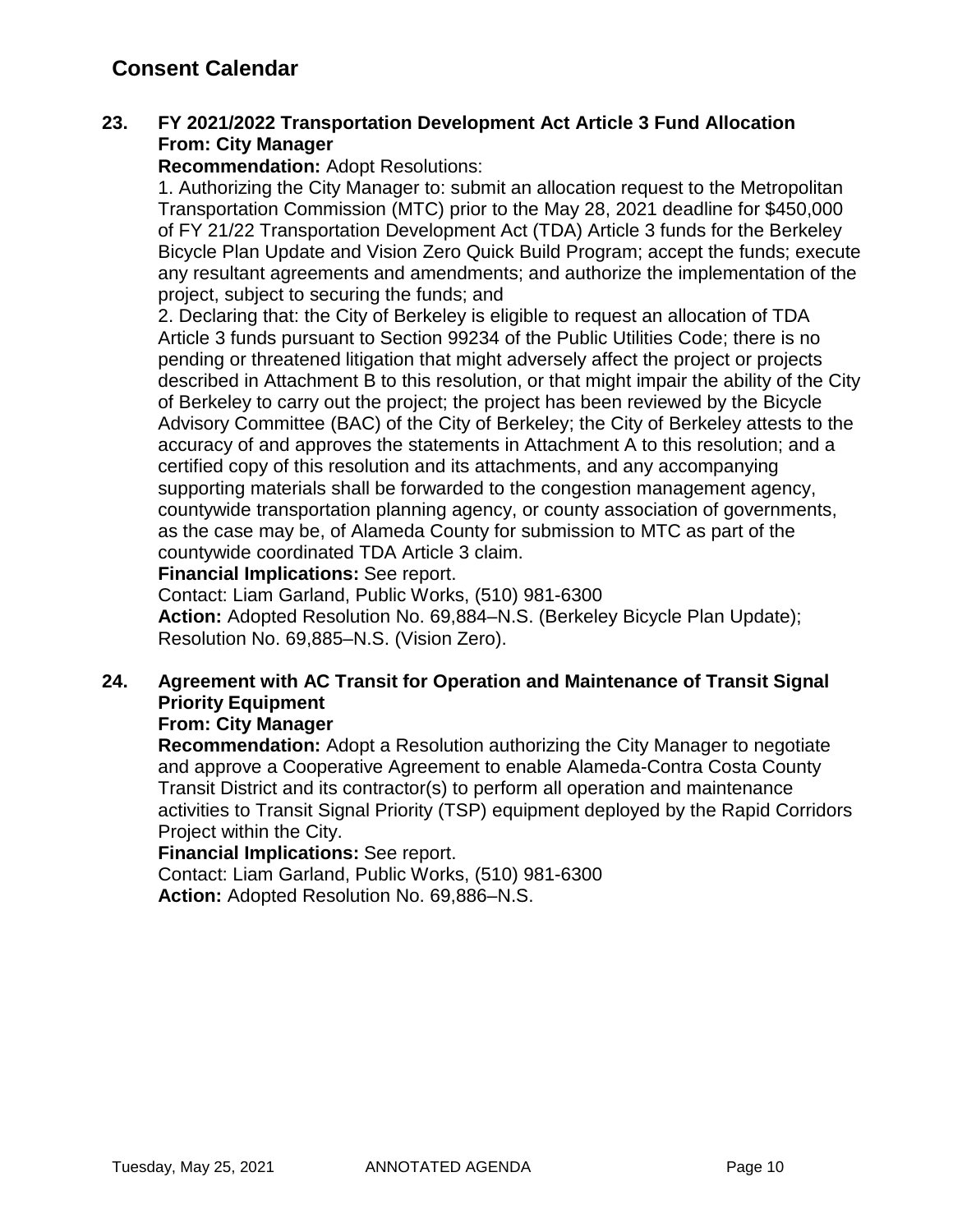## **25. Surplus Lands Act**

### **From: City Manager**

**Recommendation:** Adopt a Resolution to comply with the terms of the Surplus Lands Act (California Government Code § 54220, Et Seq.), as exists now or may be amended in the future, including, but not limited to, AB 1255 (Rivas, 2019), which requires jurisdictions to compile and report annually an inventory of surplus lands to the California Department of Housing and Community Development.

**Financial Implications:** See report.

Contact: Liam Garland, Public Works, (510) 981-6300 **Action:** Adopted Resolution No. 69,887–N.S.

### **26. Lease Agreement: 2010 Addison Street at Center Street Garage with Vito Loconte and Alexie LeCount d.b.a Lexie's Frozen Custard From: City Manager**

**Recommendation:** Adopt first reading of an Ordinance authorizing the City Manager to execute a lease agreement for 2010 Addison Street at the Center Street Garage with Vito Loconte and Alexie LeCount d.b.a Lexie's Frozen Custard, a sole proprietorship, for an initial term of ten (10) years with one optional five-year lease extension AND approve payment of a commission of \$9,331.23 to Colliers International for commercial brokerage fees for locating a tenant for the premises. **Financial Implications:** See report.

Contact: Liam Garland, Public Works, (510) 981-6300

**Action:** Adopt first reading of Ordinance No. 7,763–N.S. Second reading scheduled for June 15, 2021.

### **27. Appointment of Monica Renee Jones to Mental Health Commission From: Mental Health Commission**

**Recommendation:** Adopt a Resolution appointing: Monica Renee Jones as a representative of the General Public Interest Category, to complete her first 3-year term beginning May 26, 2021 and ending May 25, 2024. **Financial Implications:** None.

Contact: Jamie Works-Wright, Commission Secretary, (510) 981-5400 **Action:** Adopted Resolution No. 69,888–N.S.

### **28. Police Review Commission online poll From: Police Review Commission**

**Recommendation:** Authorize the Police Review Commission to conduct an online poll regarding awareness of the Commission and experience with its complaint process.

### **Financial Implications:** None.

Contact: Katherine Lee, Commission Secretary, (510) 981-4950 **Action:** Approved recommendation.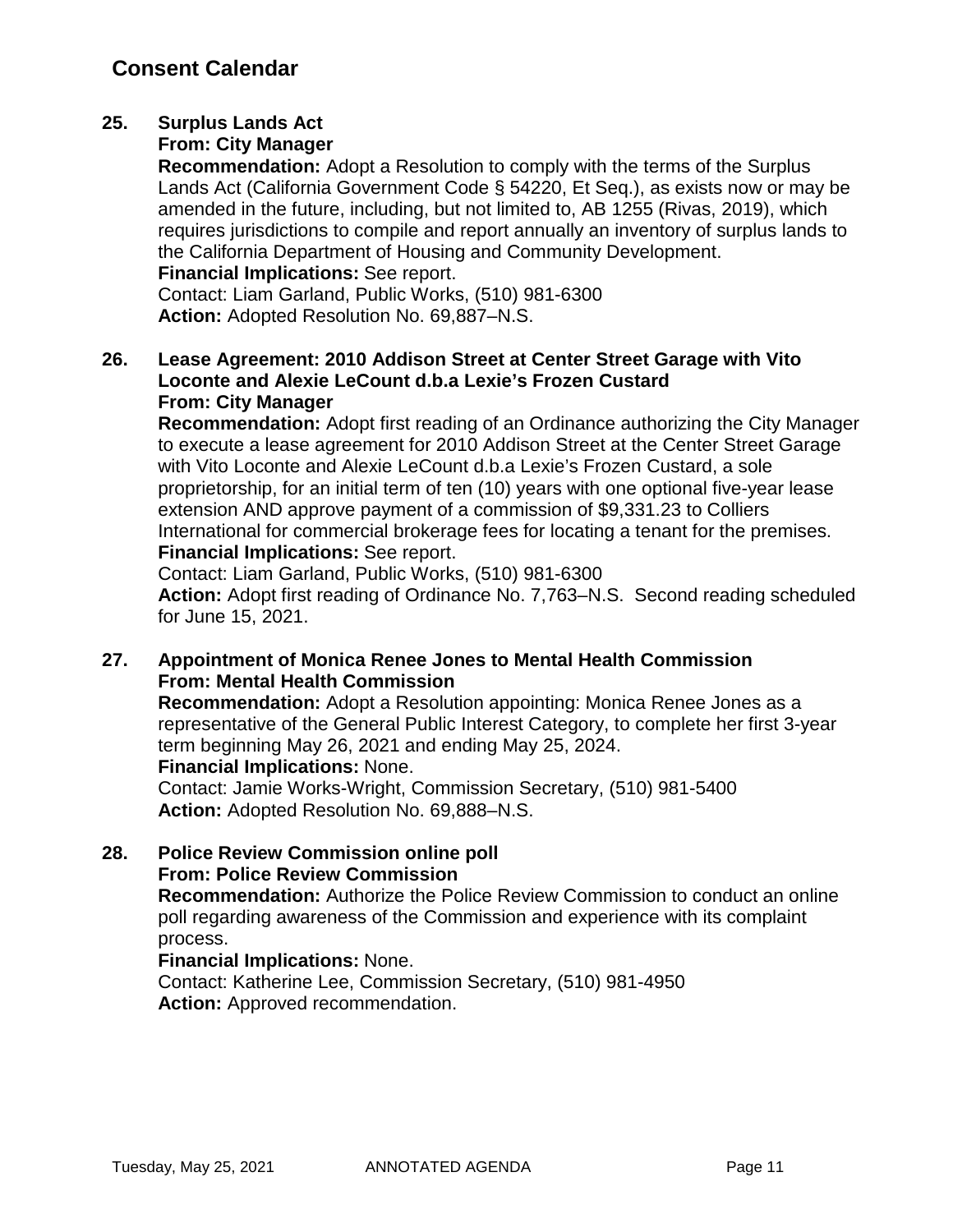## **Council Consent Items**

**29. Support of AB 1177 – California Public Banking Options Act From: Mayor Arreguin (Author), Councilmember Bartlett (Co-Sponsor), Councilmember Harrison (Co-Sponsor), Councilmember Hahn (Co-Sponsor) Recommendation:** Adopt a Resolution in support of Assembly Bill 1177 and send a copy of the Resolution to Governor Newsom, Senator Skinner and Assemblymember Wicks.

**Financial Implications:** None Contact: Jesse Arreguin, Mayor, (510) 981-7100 **Action:** Adopted Resolution No. 69,889–N.S.

**30. Budget Referral: Sixth Street Traffic Calming Improvements for the Improvement of Pedestrian and Cyclist Safety From: Councilmember Taplin (Author) Recommendation:** That the City Council refers to the budget process the funding of traffic calming improvements as follows: 1. Rapid Rectangular Flashing Beacons (RRFB) and a median refuge island at Sixth and Channing Way; 2. A median refuge island at Sixth and Addison Street.

**Financial Implications:** See report

Contact: Terry Taplin, Councilmember, District 2, (510) 981-7120 **Action:** Approved recommendation.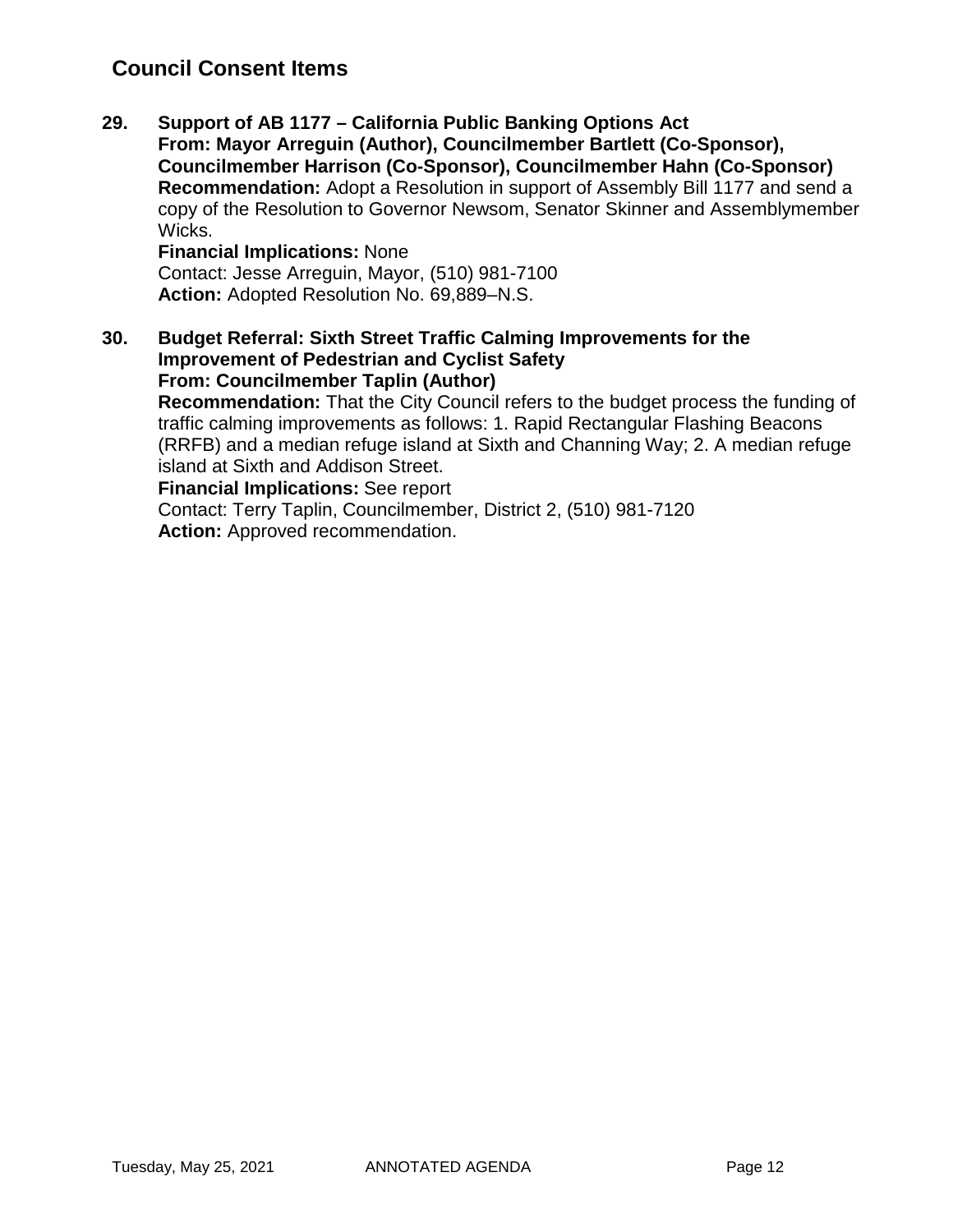## **Council Consent Items**

#### **31. COVID Economic Recovery - Expanding Local Purchasing Preferences to Rebuild the City's Local Economy and Tax Base From: Councilmember Hahn (Author), Councilmember Bartlett (Co-Sponsor) Recommendation:**

1. To support urgently needed economic recovery in the wake of the COVID-19 crisis and direct more City of Berkeley dollars to Berkeley businesses, adopt a Resolution to expand Berkeley's existing local vendor preference program, effective September 1, 2021, by increasing the value of eligible contracts as follows: a. Contracts for supplies, equipment, materials, and other goods, raise the eligible contract value to \$100,000. b. Contracts for non-professional services, raise the eligible contract value to \$250,000. Direct the City Manager to develop and implement a local vendor preference program for contracts for professional services of up to \$250,000 in value (or up to a higher amount), to be effective January 1, 2022, to further support economic recovery in the City of Berkeley.

2. Refer to the City Manager to reach-out to Berkeley businesses to publicize, offer training and provide other meaningful access to the City's expanded local preferences programs including outreach to businesses owned by people of color, people with disabilities, women, immigrants, and other traditionally marginalized business communities to ensure equitable access to contracting opportunities with the City of Berkeley.

3. Refer to the City Manager to quickly incorporate, when available, any relevant or actionable results of the Mason Tillman Associates study reviewing and identifying disparities in the awarding of contracts affecting local, small, emerging enterprises and other enterprises with possible barriers to access in City construction,

architecture, engineering, professional services, goods, and other services contracts. 4. Refer to the City Manager to track and issue periodic reports to Council (or include in existing reports such as the annual Economic Dashboard), and/or to track on an online dashboard, the City's success expanding contracting for goods, equipment, and services with local vendors.

#### **Financial Implications:** See report

Contact: Sophie Hahn, Councilmember, District 5, (510) 981-7150 **Action:** Mayor Arreguin and Councilmember Taplin added as co-sponsors. Adopted Resolution No. 69,890–N.S. revised to change the effective date to January 1, 2022. Approved recommendation as written in Supplemental Communications Packet #1.

**32. Budget Referral: City of Berkeley Annual Holocaust Remembrance Day From: Councilmember Wengraf (Author), Mayor Arreguin (Co-Sponsor), Councilmember Hahn (Co-Sponsor), Councilmember Taplin (Co-Sponsor) Recommendation:** Refer to the Fiscal Year 2022/2023 budget process a request for \$6,000 annually to fund the City of Berkeley's Annual Holocaust Remembrance Day Program.

#### **Financial Implications:** \$6,000

Contact: Susan Wengraf, Councilmember, District 6, (510) 981-7160 **Action:** Approved recommendation.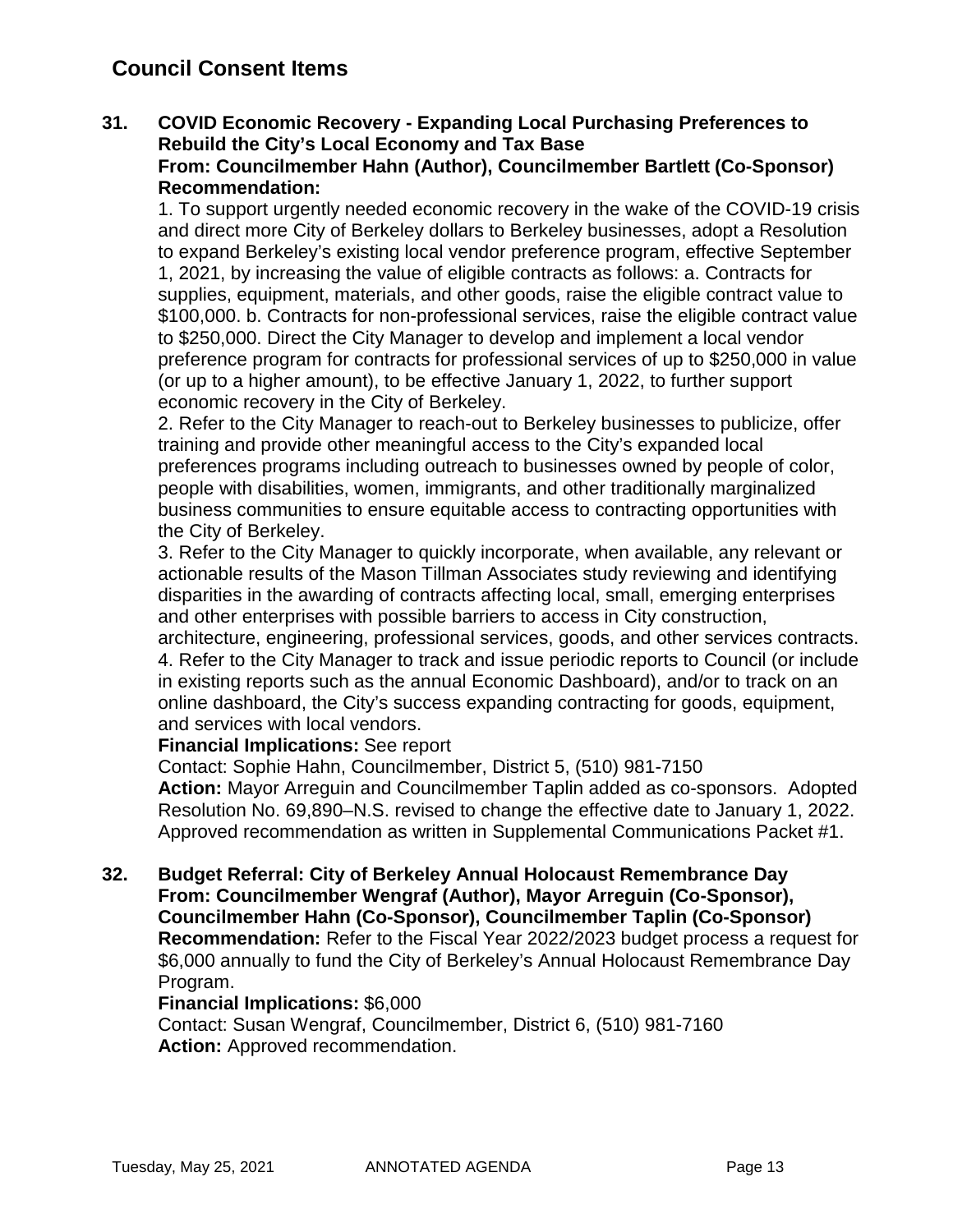## **Council Consent Items**

**33. Budget Referral: Increased Funding for Neighborhood Traffic Calming From: Councilmember Wengraf (Author), Councilmember Hahn (Co-Sponsor), Councilmember Harrison (Co-Sponsor), Councilmember Droste (Co-Sponsor) Recommendation:** Refer to the Fiscal Year 2022/2023 Budget Process an annual increase in allocation for neighborhood traffic calming from the current 100 thousand dollars to 200 thousand dollars. **Financial Implications:** \$100,000

Contact: Susan Wengraf, Councilmember, District 6, (510) 981-7160 **Action:** Approved recommendation.

#### **34. Amend BMC 14.72.105**

#### **From: Councilmember Wengraf (Author)**

**Recommendation:** Adopt first reading of an Ordinance amending BMC 14.72.105 Neighborhood-Serving Community Facility Permits, to allow a broader range of community facilities to be eligible for parking permits.

#### **Financial Implications:** See report

Contact: Susan Wengraf, Councilmember, District 6, (510) 981-7160 **Action:** Adopt first reading of Ordinance No. 7,764–N.S. Second reading scheduled for June 15, 2021.

#### **35. Budget Referral: Willard Park Ambassador**

**From: Councilmember Droste (Author), Mayor Arreguin (Co-Sponsor), Councilmember Robinson (Co-Sponsor), Councilmember Bartlett (Co-Sponsor) Recommendation:** Refer to the Budget and Finance Committee a request for \$100,000 in funding for a Park Ambassador at Willard Park for 1 year. **Financial Implications:** \$100,000 Contact: Lori Droste, Councilmember, District 8, (510) 981-7180 **Action:** Approved recommendation.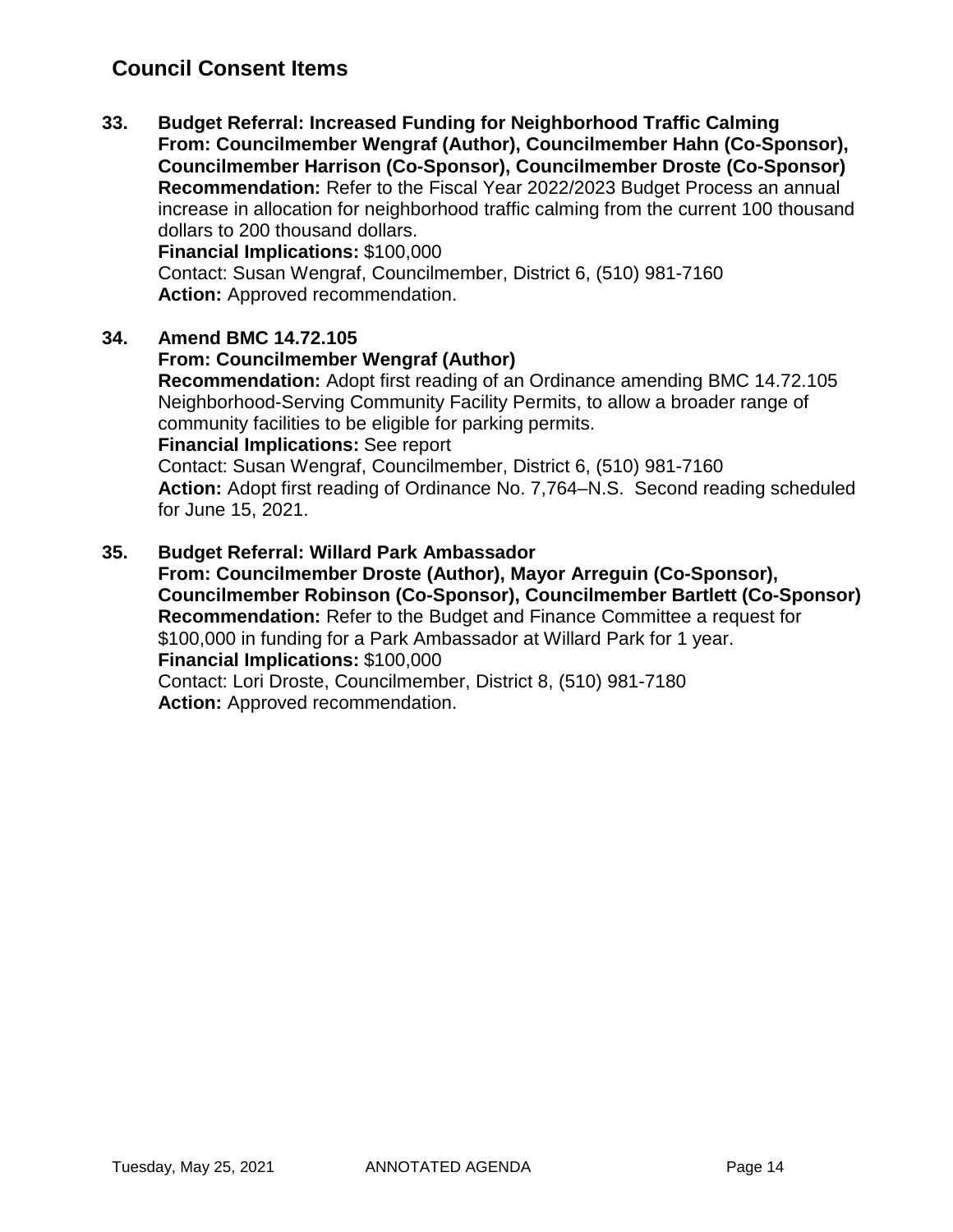## **Action Calendar – Public Hearings**

#### **36. Rescinding and Adopting the Environmental Health Division Fee Schedule From: City Manager**

**Recommendation:** Conduct a Public Hearing and, upon conclusion, adopt a Resolution to rescind Resolution 67,495-N.S. which established the current Environmental Health fee schedule and adopt a new fee schedule. The new fee schedule keeps all existing fees at the same level and adds a new permit fee category for Microenterprise Home Kitchen Operations (MEHKOs) with a proposed fee of \$510 annually to cover permit and inspection fees. The new fees will be effective June 1, 2021 until subsequently modified.

**Financial Implications:** See report

Contact: Lisa Warhuus, Health, Housing, and Community Services, (510) 981-5400

**Public Testimony:** The Mayor opened the public hearing. 0 speakers. M/S/C (Arreguin/Hahn) to close the public hearing. **Vote:** All Ayes.

**Action:** M/S/C (Arreguin/Robinson) to adopt Resolution No. 69,891–N.S. **Vote:** All Ayes.

#### **37. Selected Recreation and Camps Program Fee Increases From: City Manager**

**Recommendation:** Conduct a public hearing and upon conclusion, adopt a Resolution approving new fees and increasing current fees for select Recreation Division programs and rescinding Resolution No. 68,898-N.S. and all amendatory resolutions.

**Financial Implications:** See report.

Contact: Scott Ferris, Parks, Recreation and Waterfront, (510) 981-6700

**Public Testimony:** The Mayor opened the public hearing. 0 speakers. M/S/C (Arreguin/Robinson) to close the public hearing. **Vote:** All Ayes.

**Action:** M/S/C (Robinson/Harrison) to adopt Resolution No. 69,892–N.S. **Vote:** All Ayes.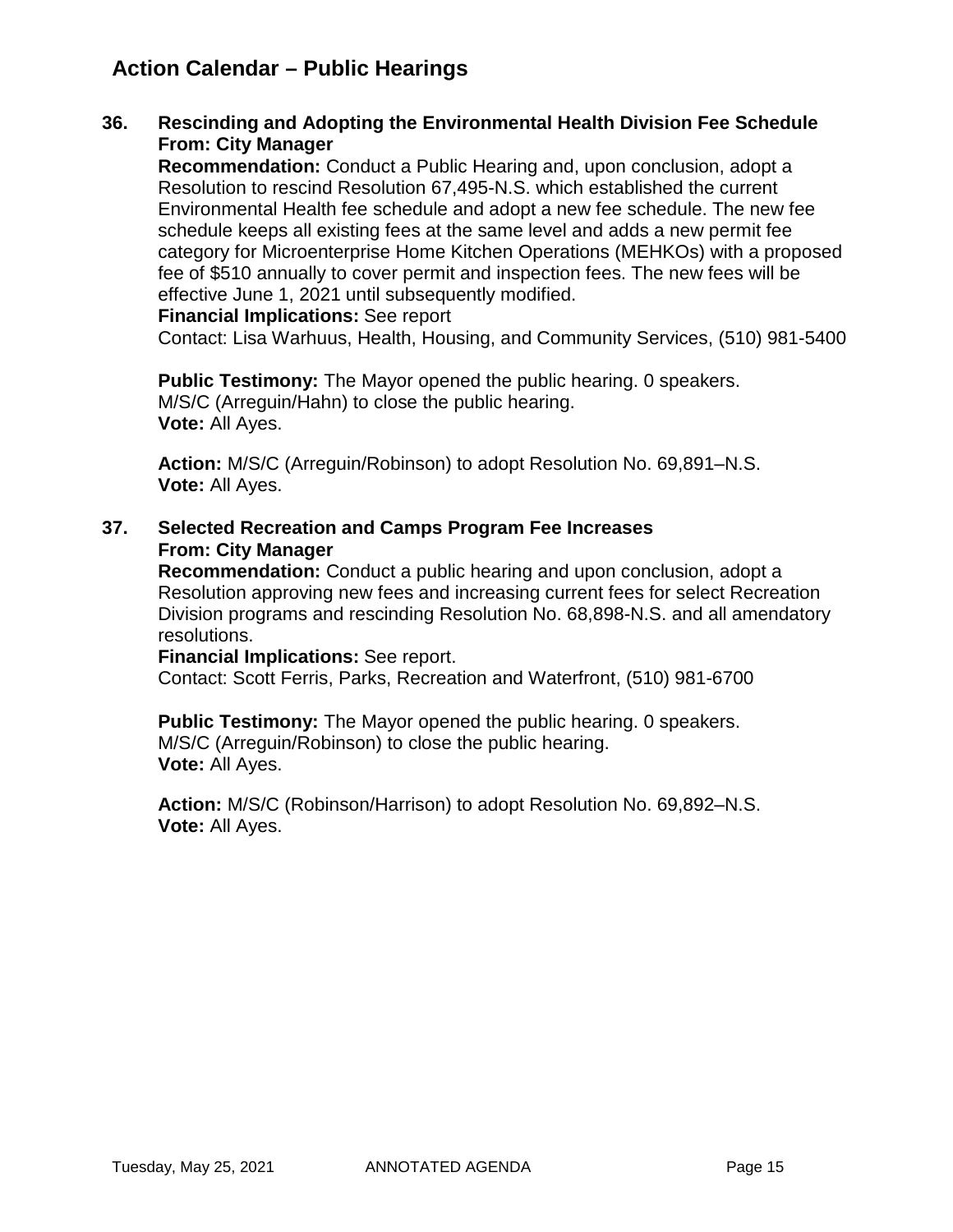## **Action Calendar – Public Hearings**

**38. FY 2022 Proposed Budget and Proposed Budget Public Hearing #1 From: City Manager**

**Recommendation:** Accept the FY 2022 Proposed Budget for review and consideration by the City Council and final adoption on June 29, 2021 and conduct Public Hearing #1 on the FY 2022 Proposed Budget. **Financial Implications:** See FY 2022 Proposed Biennial Budget Contact: Rama Murty, Budget Office, (510) 981-7000

**Action:** M/S/C (Arreguin/Robinson) to accept revised materials from the City Manager on Item 38. **Vote:** All Ayes.

**Action:** M/S/C (Arreguin/Robinson) to suspend the rules and extend the meeting to 11:30 p.m. **Vote:** All Ayes.

**Public Testimony:** The Mayor opened the public hearing. 20 speakers. M/S/C (Arreguin/Robinson) to close the public hearing. **Vote:** Ayes – Kesarwani, Taplin, Bartlett, Harrison, Hahn, Wengraf, Robinson, Arreguin: Noes – None; Abstain – None; Absent – Droste.

Councilmember Droste absent 11:09 p.m. – 11:45 p.m.

**Action:** M/S/C (Arreguin/Hahn) to suspend the rules and extend the meeting to 11:40 p.m.

**Vote:** Ayes – Kesarwani, Taplin, Bartlett, Harrison, Hahn, Robinson, Arreguin: Noes – Wengraf; Abstain – None; Absent – Droste.

**Action:** M/S/C (Arreguin/Harrison) to suspend the rules and extend the meeting to 11:45 p.m.

**Vote:** Ayes – Kesarwani, Taplin, Bartlett, Harrison, Hahn, Robinson, Arreguin: Noes – None; Abstain – None; Absent – Wengraf, Droste.

Councilmember Wengraf absent 11:31 p.m. – 11:45 p.m.

## **Action Calendar – New Business**

**39a. Grant Allocation: Approve Funding Recommendation for Programs to Reduce Consumption of Sugar-Sweetened Beverages (SSBs) From: Sugar Sweetened Beverage Product Panel of Experts**

**Recommendation:** Approve the SSBPPE Commission's recommendations and adopt thirteen (13) Resolutions authorizing the City Manager or her designee to enter into contracts with the Berkeley Unified School District and the Community Based Organizations (CBOs) listed below to distribute a total of \$2,662,506 for FY 2022 and FY 2023 according to the schedule below and to also provide \$239,626 to the City of Berkeley Public Health Division (BPHD) during the same period to support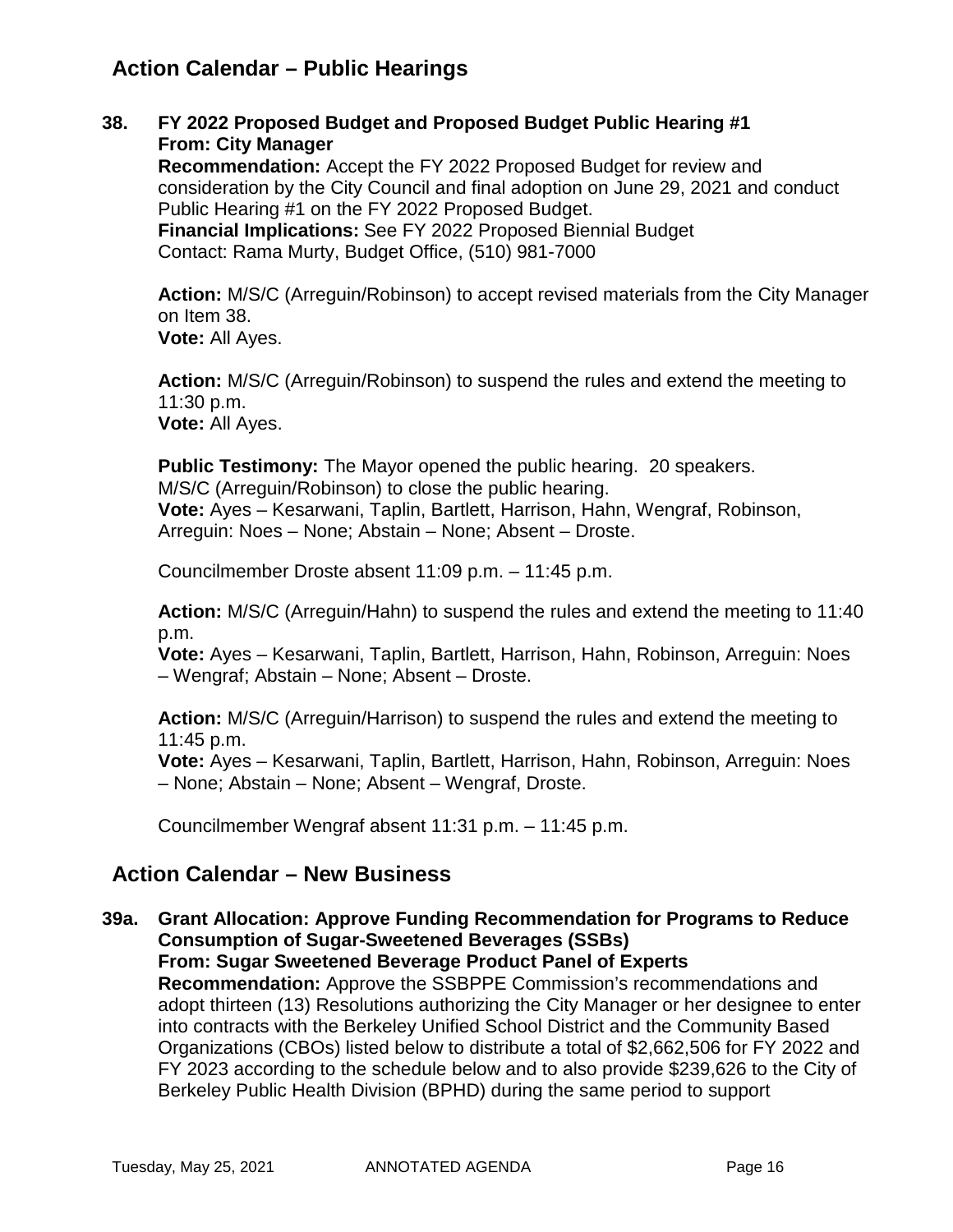## **Action Calendar – New Business**

administering and enhancing this program as approved by the Berkeley City Council as follows:1. \$951,452 total grant to Berkeley Unified School District to implement the Gardening and Cooking Program for FY 2022 and FY 2023 to be disbursed as follows: \$475,726 for FY 2022 and \$475,726 for FY 2023. 2. \$242,250 total grant to the Ecology Center to implement For Thirst, Water First! program for FY 2022 and FY 2023 to be disbursed as follows: \$121,125 in FY 2022 and \$121,125 in FY 2023.3. \$445,330 grant to Healthy Black Families to implement Thirsty for Change! (T4C) program for FY 2022 and FY 2023 to be disbursed as follows: \$222,665 in FY 2022 and \$222,665 in FY 2023.4. \$30,000 grant to the Multicultural Institute to implement the Life Skills/Day Laborer Program: Health Activity program for FY 2022 and FY 2023 to be disbursed as follows: \$15,000 in FY 2022 and \$15,000 in FY 2023.5. \$80,000 grant to the YMCA of the East Bay to implement the YMCA Diabetes Prevention (YDPP) program for FY 2022 and FY 2023 to be disbursed as follows: \$40,000 in FY 2022 and \$40,000 in FY 2023. 6. \$90,550 grant to the YMCA of the East Bay to implement the YMCA Healthy Me! program for FY 2022 and FY 2023 to be disbursed as follows: \$45,275 in FY 2022 and \$45,275 in FY 2023. 7. \$237,150 grant to Lifelong Medical Care to implement the Chronic Disease and Oral Health Prevention Project for FY 2022 and FY 2023 to be disbursed as follows: \$118,575 in FY 2022, and \$118,575 in FY 2023 8. \$37,600 grant to Fresh Approach to implement the Veggie Rx Program for Healthy Foods and Beverages program for FY 2022 and FY 2023 to be disbursed as follows: \$18,800 in FY 2022, and \$18,800 in FY 2023. 9. \$116,000 grant to Bay Area Community Resources to implement the Healthy Options at Point of Sale program for FY 2022 and FY 2023 to be disbursed as follows: \$58,000 in FY 2022, and \$58,000 in FY 2023. 10. \$55,448 grant to Community Health Education Institute to implement the Artists Against Soda program for FY 2022 and FY 2023 to be disbursed as follows: \$27,724 in FY 2022, and \$27,724 in FY 2023.11. \$77,600 grant to Berkeley Youth Alternatives to implement the Urban Agriculture and Team Nutrition Program for FY 2022 and FY 2023 to be disbursed as follows: \$38,800 in FY 2022 and \$38,800 in FY2023. 12. \$59,500 grant to 18 Reasons to implement the Cooking Matters program for FY2022 and FY2023 to be disbursed as follows: \$29,750 in FY2022 and \$29,750 in FY2023. 13. \$239,626 to the City of Berkeley Public Health Division (BPHD) to support the SSBPPE Commission and assist with outside evaluations to be disbursed as follows: \$119,813 in FY 2022 and \$119,813 in FY 2023. 14. The Commission recommends that indirect or administrative expenses not exceed 10% of the program budget for any entity and that the funds awarded not be used to supplant any other source of funding. 15. The Commission recommends that City Council authorize the City Manager to authorize advances for BUSD and the selected community agencies receiving funds in FY 2022 and FY2023. The advances are to be equivalent to 25% of the agency's allocation.

#### **Financial Implications:** See report

Contact: Dechen Tsering, Commission Secretary, (510) 981-5300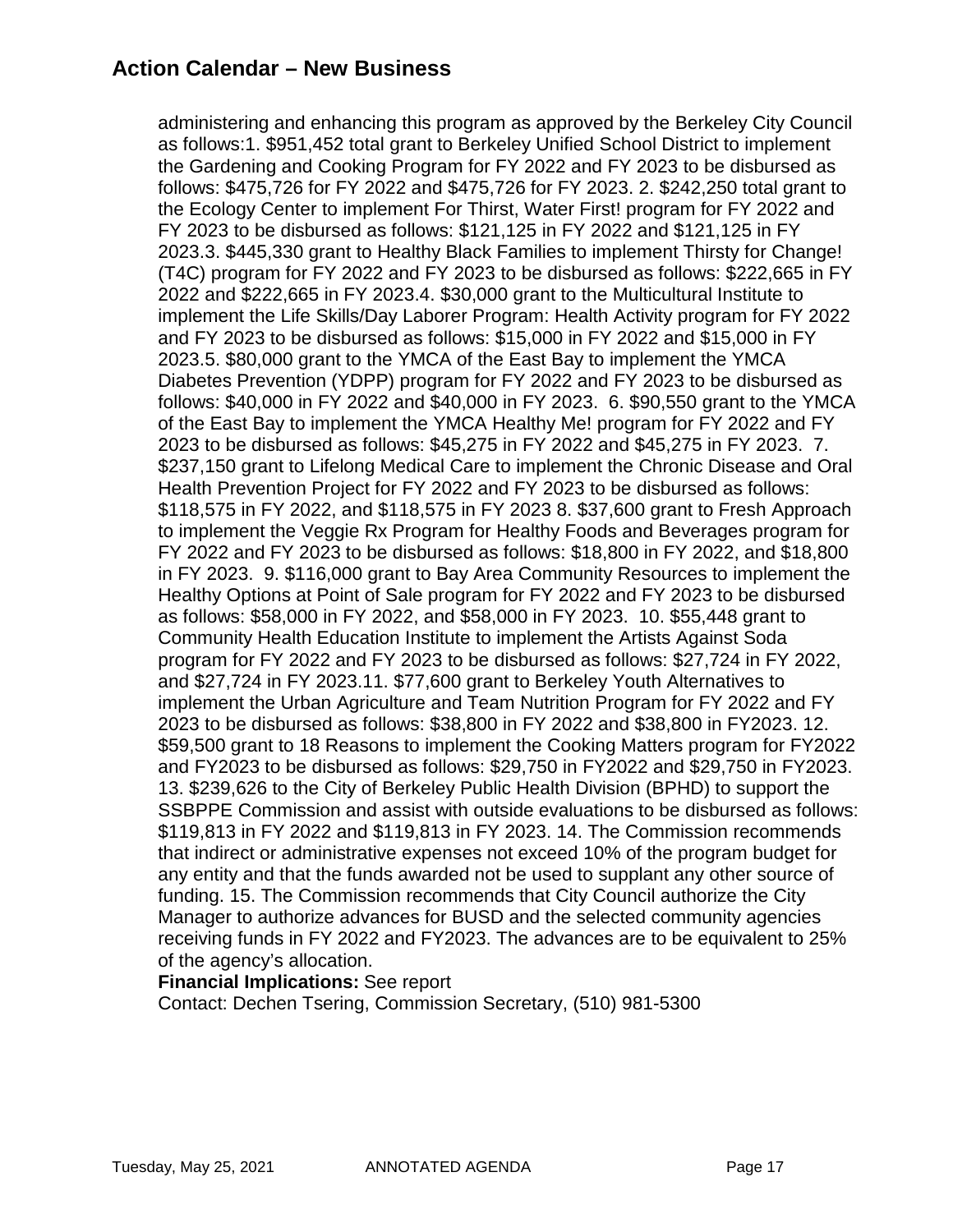## **Action Calendar – New Business**

#### **39b. Companion Report: Approve Funding Recommendation for Programs to Reduce Consumption of Sugar-Sweetened Beverages (SSBs) From: City Manager**

**Recommendation:** Approve the SSBPE Commission's recommendation for funding for Community Based Organizations (CBOs) and Berkeley Unified School District (BUSD) and adopt thirteen (13) Resolutions authorizing the City Manager or her designee to enter into contracts with the CBOs and BUSD to distribute a total of \$2,662,506 for FY 2022 and FY 2023 according to the schedule recommended by the SSBPE. Uphold the City of Berkeley Public Health Division allocation previously approved through Resolution No. 69,669-N.S. by allocating \$399,374 during the same time period.

#### **Financial Implications:** See report.

Contact: Lisa Warhuus, Health, Housing, and Community Services, (510) 981-5400

**Action:** Moved Item 39b to the Consent Calendar. Adopted Resolution No. 69,893– N.S. (BUSD); Resolution No. 69,894–N.S. (Ecology Center); Resolution No. 69,895– N.S. (Healthy Black Families); Resolution No. 69,896–N.S. (Multicultural Institute); Resolution No. 69,897–N.S. (YMCA Diabetes Prevention & YMCA Healthy Me); Resolution No. 69,898–N.S. (Lifelong Medical Care); Resolution No. 69,899–N.S. (Fresh Approach); Resolution No. 69,900–N.S. (Bay Area Community Resources); Resolution No. 69,901–N.S. (Community Health Education Institute); Resolution No. 69,902–N.S. (Berkeley Youth Alternatives); Resolution No. 69,903–N.S. (18 Reasons); Resolution No. 69,904–N.S. (City of Berkeley Public Health Division); Resolution No. 69,905–N.S. (Total Funding Allocation).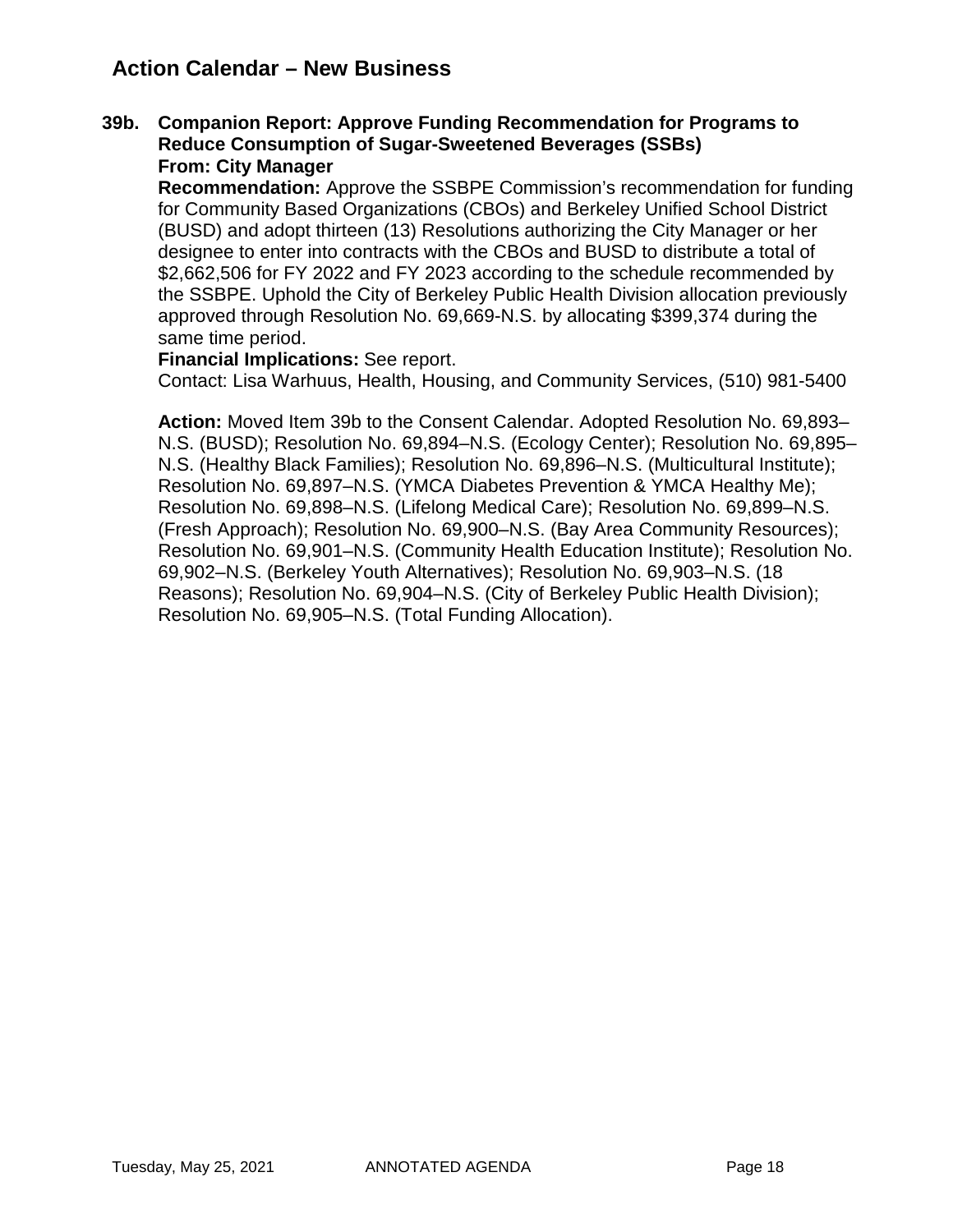## **Council Action Items**

**40. Amending the Berkeley Election Reform Act (BERA) Relating to Officeholder Accounts** *(Reviewed by the Agenda & Rules Committee)*

#### **From: Agenda & Rules Committee: Mayor Arreguin, Councilmembers Hahn and Wengraf**

**Recommendation:** Take one of the following actions:

1. Refer a proposal to the Fair Campaign Practices Commission (FCPC) amending the Berkeley Election Reform Act (BERA), BMC Chapter 2.12, and Lobbyist Registration Act, BMC Chapter 2.09, to enact "a reasonable set of limitations and rules" to regulate the maintenance of officeholder accounts, as developed and referred for consideration by the Agenda and Rules Committee; or

2. Refer a proposal to the FCPC amending BERA, BMC Chapter 2.12, to prohibit Officeholder Accounts, as originally proposed by the Fair Campaign Practices Commission.

*Policy Committee Recommendation: Send the item to Council with two proposed alternatives: 1) Councilmember Hahn's proposal to regulate officeholder accounts, and 2) the Fair Campaign Practices Commission proposal to prohibit officeholder accounts; and to include the Commission's analysis of regulating officeholder accounts in the item that goes to the full Council.* 

**Financial Implications:** See report.

Contact: Agenda & Rules Committee members: Jesse Arreguin, Committee Chair, (510) 981-7100, Sophie Hahn, Councilmember, District 5, (510) 981-7150, Susan Wengraf, Councilmember, District 6, (510) 981-7160 **Action:** M/S/C (Arreguin/Harrison) to continue Item 40 to September 14, 2021. **Vote:** All Ayes.

**41. Commission Reorganization for Post-COVID19 Budget Recovery From: Councilmember Droste (Author), Councilmember Robinson (Co-Sponsor), Councilmember Kesarwani (Co-Sponsor)** *(Reviewed by the Agenda & Rules Committee)*

#### **Recommendation:**

1. Refer to the City Manager and City Attorney to bring back changes to the enabling legislation to reorganize existing commissions as proposed below in a phased approach. Phase 1: Prioritize merging the Homeless Commission/Homeless Services Panel of Experts and Housing Advisory Commission/Measure O Bond Oversight Committee first, and request that the City Manager bring back changes to the enabling legislation to implement these consolidated commissions. Phase 2: All other Commissions as proposed in the report. As staff is able to make recommendations on consolidation, they can bring those recommendations forward one by one.

2. Refer to staff to develop recommendations on the transition to new consolidated commissions and the effective date of the changes.

3. Consider establishing 18 members on the new Climate and Environment Commission and establishing specific subcommittees focused on the policy areas of the merged commissions.

4. The Peace, Justice and Human Welfare Commission will be composed of only Mayor and Council appointees.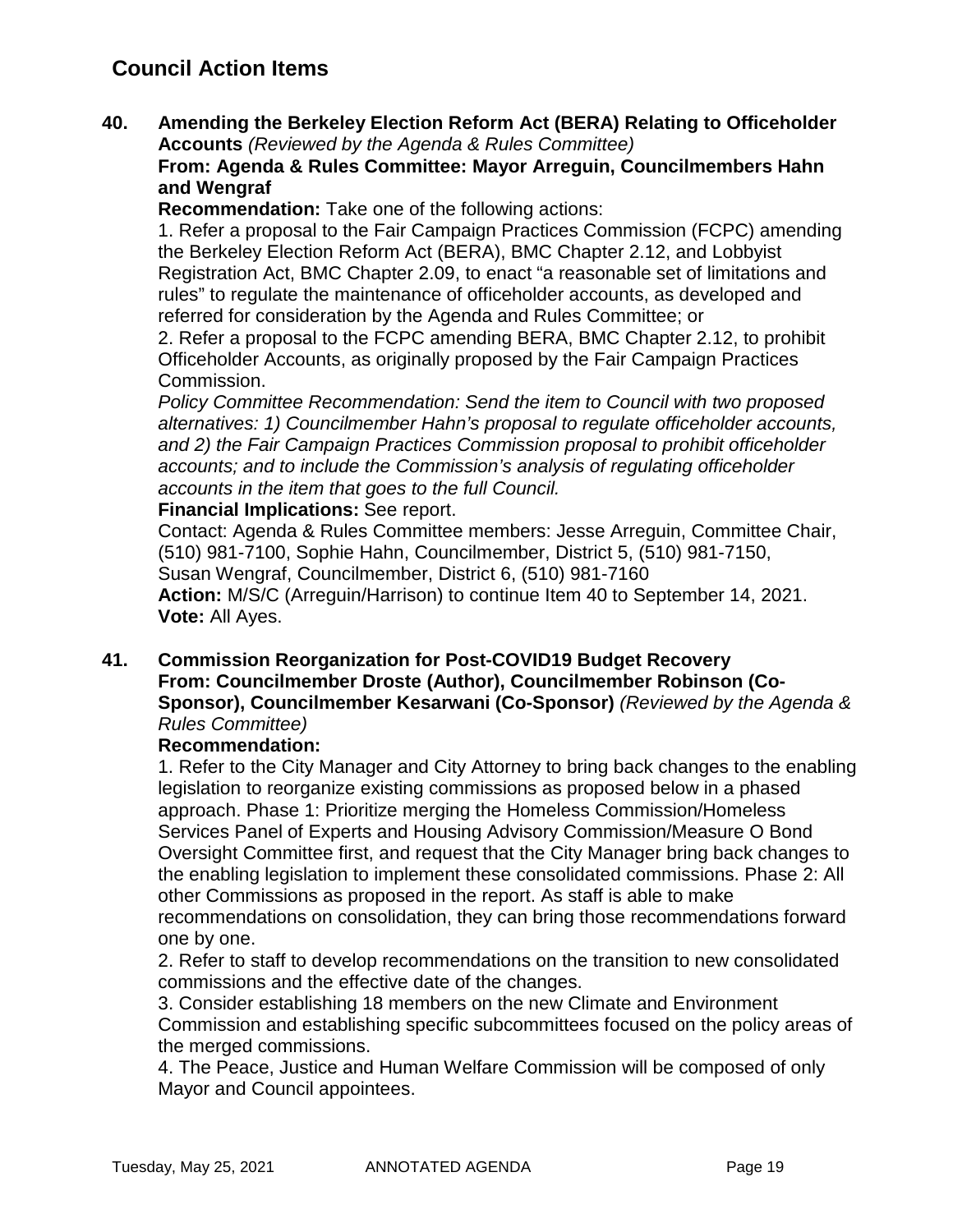5. Refer to City Manager and Commissions the following additional considerations: - Federal, state or other external mandates that might be impacted, and determine how to handle. - Whether charters of to-be-merged Commissions were adopted by City Council, through measures or initiatives passed by voters, or are by Charter, and by what means they might be merged/adjusted. - What elements of each Commission to keep, update, or retire, as well as relevant topics/issues not currently covered that might be added to a more comprehensive and/or relevant merged Commission's charter. - Whether the merged Commission might include 9, or a greater number of members. - The possibility of requiring specific qualifications for appointment to the merged Commission. - The possibility of recommended or required Standing Committees of the Merged Commission. - Volunteer workload and capacity given scope of Commission's charter *Policy Committee Recommendation: Make a Qualified Positive Recommendation to City Council to: 1. Refer to the City Manager and City Attorney to bring back changes to the enabling legislation to reorganize existing commissions as proposed below in a phased approach. Phase 1: Prioritize merging the Homeless Commission/Homeless Services Panel of Experts and Housing Advisory Commission/Measure O Bond Oversight Committee first, and request that the City Manager bring back changes to the enabling legislation to implement these consolidated commissions. Phase 2: All other Commissions as proposed in the report. As staff is able to make recommendations on consolidation, they can bring those recommendations forward one by one. 2. Refer to the Commissions impacted a process to determine the charge/responsibilities of the newly merged commissions, and bring Commission input to the appropriate Policy Committees (as proposed by Vice-Mayor Droste in 4/5/21 submittal) for further recommendations to the City Manager on revised charge/responsibilities of merged commissions. 3. Refer to staff to develop recommendations on the transition to new consolidated commissions and the effective date of the changes. 4. Consider establishing 18 members on the new Climate and Environment Commission and establishing specific subcommittees focused on the policy areas of the merged commissions.5. The Peace, Justice and Human Welfare Commission will be comprised of only Mayor and Council appointees. 6. Refer Councilmember Hahn questions to City Manager and Commissions: "Commissions to Combine/Merge - Suggested Considerations" - Federal, state or other external mandates that might be impacted, and determine how to handle. - Whether charters of to-be-merged Commissions were adopted by City Council, through measures or initiatives passed by voters, or are by Charter, and by what means they might be merged/adjusted. - What elements of each Commission to keep, update, or retire, as well as relevant topics/issues not currently covered that might be added to a more comprehensive and/or relevant merged Commission's charter. - Whether the merged Commission might include 9, or a greater number of members. - The possibility of requiring specific qualifications for appointment to the merged Commission. - The possibility of recommended or required Standing Committees of the Merged Commission - Volunteer workload and capacity given scope of Commission's charter.*

**Financial Implications:** See report

Contact: Lori Droste, Councilmember, District 8, (510) 981-7180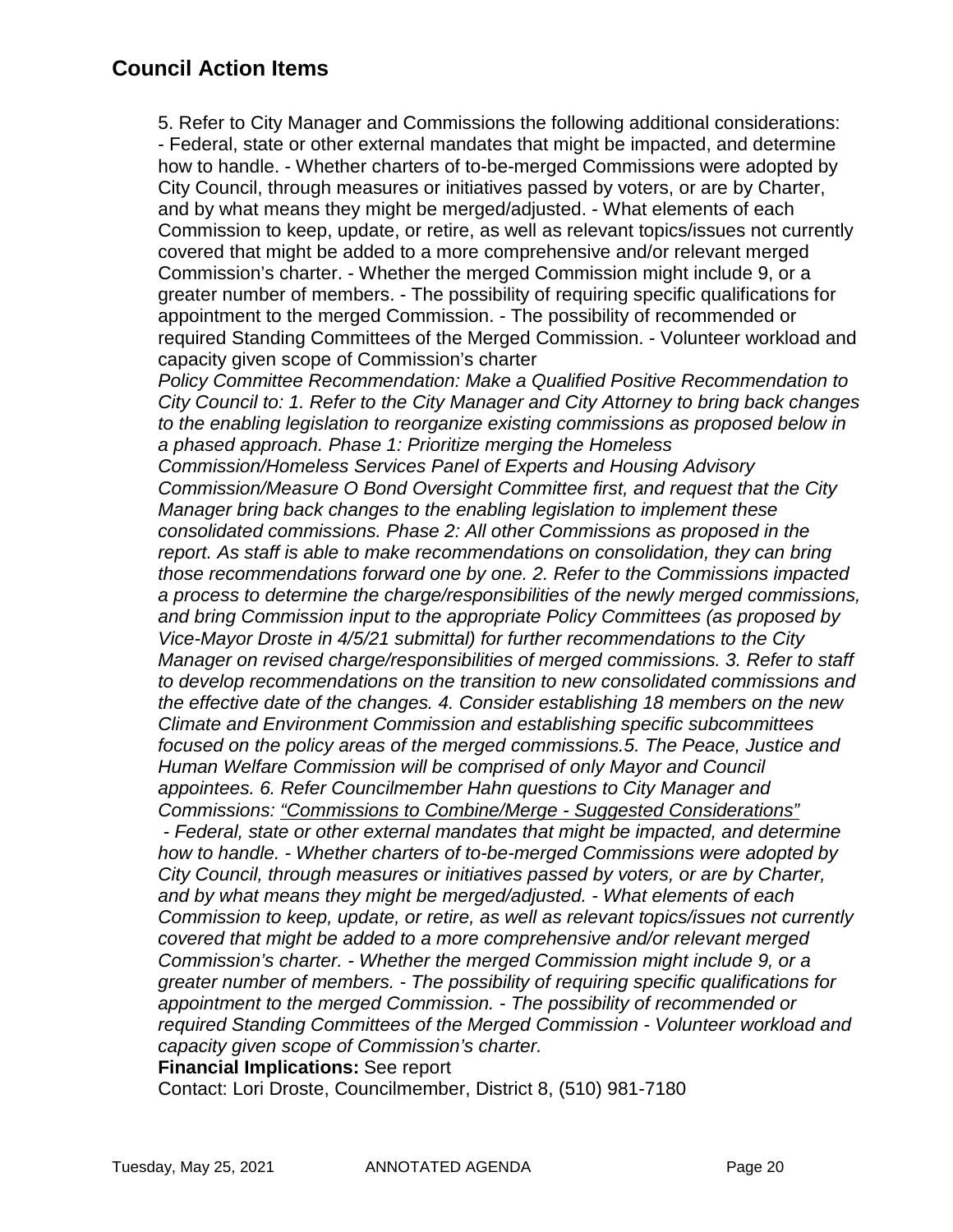## **Council Action Items**

**Action:** Item continued to June 15, 2021.

### **Information Reports**

**42. Mental Health Commission Work Plan 2021-2022 From: Mental Health Commission** Contact: Jamie Works-Wright, Commission Secretary, (510) 981-5400 **Action:** Received and filed.

## **Public Comment – Items Not Listed on the Agenda -** 0 speakers.

## **Adjournment**

Adjourned at 11:45 p.m.

### **Communications**

#### **Tenant Opportunity to Purchase Act**

- 1. 4 similarly-worded form letter (My name is)
- 2. Mary Behm-Steinberg
- 3. David Nutt
- 4. Annie Koruga
- 5. Kathleen Crandall
- 6. Berkeley Rental Housing Coalition
- 7. East Bay Young Democrats
- 8. California Democratic Renters Council

#### **1921 Walnut Street Demolition**

- 9. Northern Alameda County Sierra Club
- 10.University of California, Berkeley

#### **COVID-19**

11.Ava See (2)

#### **City of Berkeley Crime**

12.Erwan Illian

#### **2021 LRDP and Housing Projects #1 and #2 – UC Berkeley**

13.City of Berkeley Landmarks Preservation Commission

#### **Affordable Housing Overlay**

- 14.Cal Berkeley Democrats
- 15.Associated Student University of California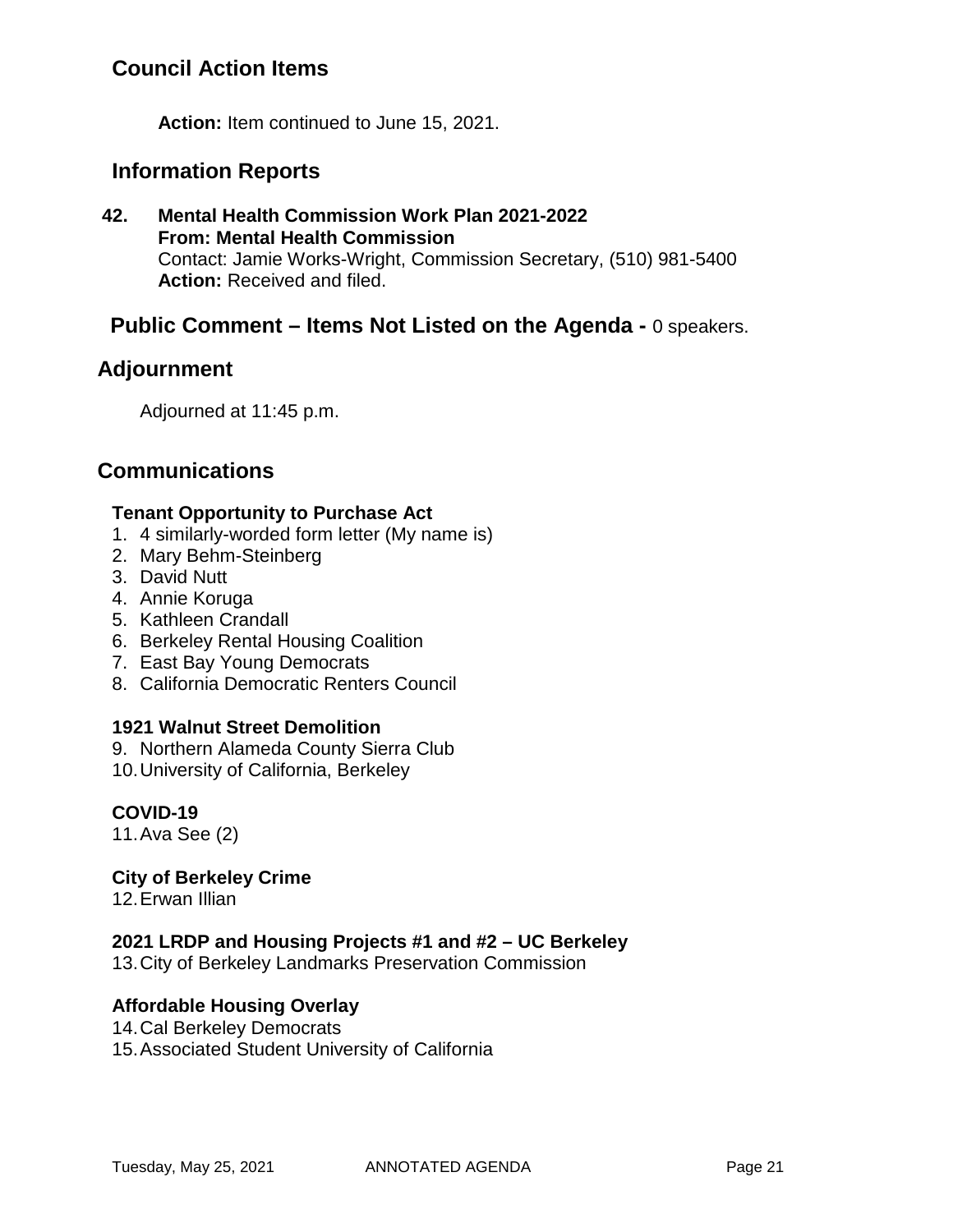### **Public Comment at Agenda and Rules Meeting**

16.Thomas Lord

## **Supplemental Communications and Reports 1**

### **Item #31: COVID Economic Recovery - Expanding Local Purchasing Preferences to Rebuild the City's Local Economy and Tax Base**

17.Supplemental material, submitted by Councilmember Hahn

#### **Item #38: FY 2022 Proposed Budget and Proposed Budget Public Hearing #1**

- 18.Jamie Greenblatt, on behalf of Play Café
- 19.Katherine Sanderlin, on behalf of Aurora Theatre Company
- 20.Wyndy Knox Carr
- 21.Josh Costello
- 22.Ellen Levine
- 23.Susie Medak
- 24.Edwin Bernbaum
- 25.Gina Moreland
- 26.Joanie McBrien, on behalf of Shotgun Players
- 27.Mary Lins, on behalf of Berkeley Playhouse

### **Supplemental Communications and Reports 2**

#### **Item #38: FY 2022 Proposed Budget and Proposed Budget Public Hearing #1**

- 28.Jennifer Cole
- 29.Ann Holsberry
- 30.Gary Grimm
- 31.Summer Brener
- 32.Adam Hochschild
- 33.Laurie Rich, on behalf of the David Brower Center
- 34.Archana Horsting, on behalf of the Kala Art Institute
- 35.Scott Gelfand
- 36.Hadlye Dynak
- 37.Moni Law
- 38.Carole Kennerly
- 39.David White, Deputy City Manager
- 40.Diana Bohn (2)

### **Supplemental Communications and Reports 3**

**Item #2: Resolution Reviewing and Ratifying the Proclamation of Local Emergency Due to the Spread of a Severe Acute Respiratory Illness Caused by a Novel (New) Coronavirus (COVID-19)**

41.Barbara Gilbert

### **Item #31: COVID Economic Recovery - Expanding Local Purchasing Preferences to Rebuild the City's Local Economy and Tax Base**

42.Brennan Cox, on behalf of Groundworks

43.Kennedy Smith, on behalf of Institute for Local Self-Reliance